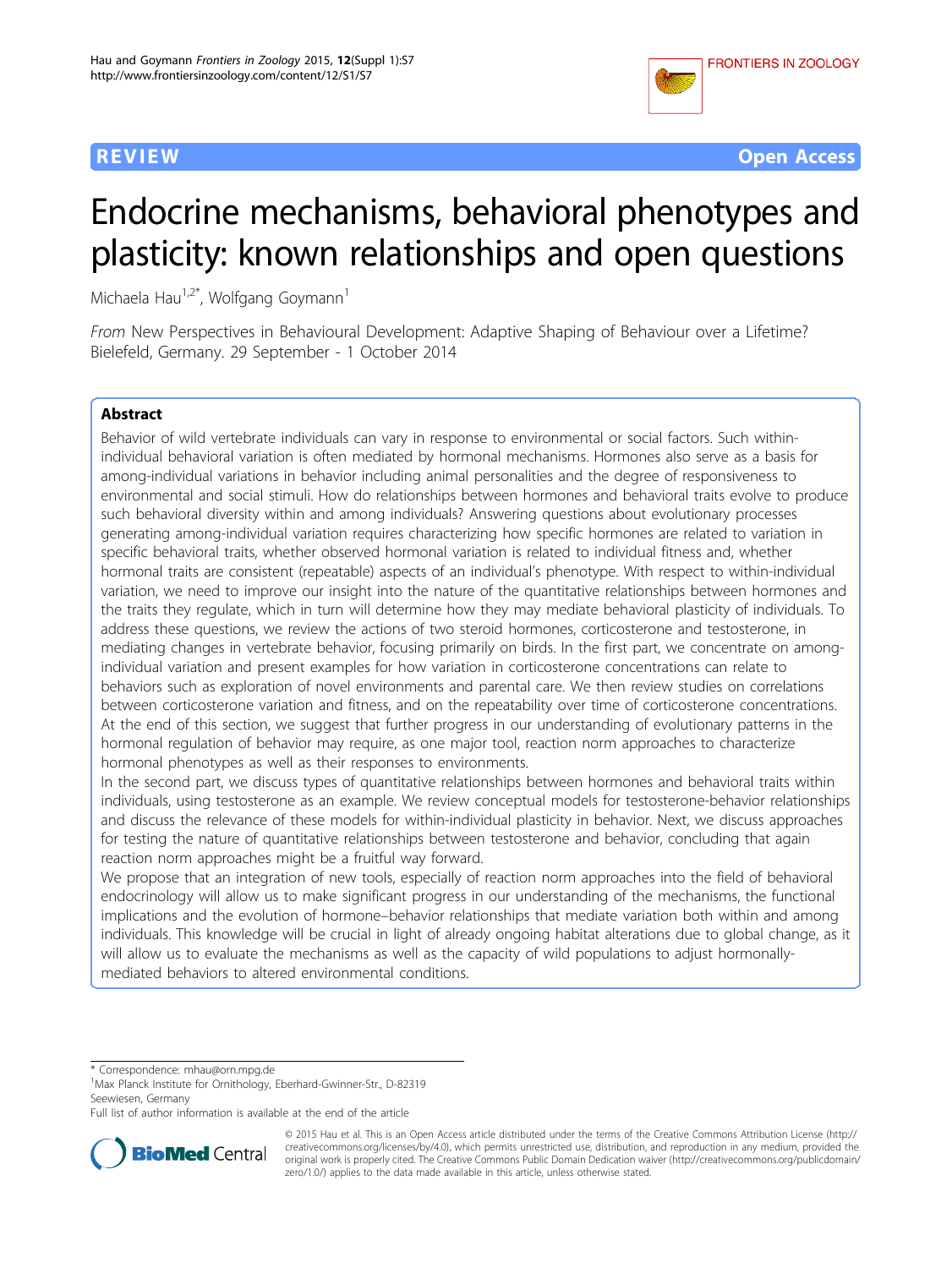## Introduction

Animals display a fascinating array of behaviors, including sophisticated foraging techniques, spectacular courtship displays and energetically demanding parental behavior. Behaviors can vary considerably among individuals of one population, for example individuals from many species consistently tend to respond in either a 'bold' or a 'shy' manner to a challenging situation like a novel environment (for example, differing in exploration speed and willingness to take risks [\[1](#page-11-0)]). Qualitative and quantitative aspects of behavior can also vary considerably within an individual, often within minutes or hours. This short-term variation can be exemplified by the drastic behavioral switch that animals can show upon the sudden appearance of a predator, when non-essential behaviors are rapidly suppressed in favor of fight-orflight responses [[2\]](#page-11-0).

The type and quantity of behavior that is displayed often reflects the context: it may not pay to express an elaborate courtship display without a potential mate being around to watch. And it may be outright dangerous to produce conspicuous displays if a predator is nearby [[3\]](#page-11-0). Further, behaviors are also regulated according to environmental conditions. For example diurnal animals like most bird species are active primarily during daylight hours but are inactive at night [\[4](#page-11-0)]. Hence, behaviors need to be displayed in the appropriate social context, at the right time, and in the right internal state. How can the expression of behaviors be regulated to be appropriate for a given situation?

Hormones, being internal signals, are known to be potent mediators of behavioral changes in vertebrates. For example, the reproductive hormone testosterone promotes the expression of courtship behavior and aggression [[5-7\]](#page-11-0). At the same time, testosterone has been suggested to inhibit parental behavior (summaries in [[7,8](#page-11-0)]). In contrast, the related glucocorticoid hormones can regulate locomotor and foraging activity according to environmental conditions, as well as behaviors expressed during acute and chronic challenging conditions [[9-11\]](#page-11-0).

By being released into the blood stream, hormones are systemic signals that can reach all parts of the body and affect multiple tissues at the same time. Their potential for exerting pleiotropic effects make hormones particularly suited for regulating complex phenotypic changes that involve multiple traits (e.g. [[5](#page-11-0),[6](#page-11-0),[12](#page-11-0),[13](#page-11-0)]). Consequently, endocrine mechanisms are involved in major transitions between life-history stages (e.g., puberty, reproduction, molt/pelage change, migration, sex change [[14](#page-11-0)]), in establishing links among traits to create behavioral suites (behavioral syndromes, coping styles; [\[15\]](#page-11-0)), and in life-history trade-offs [[5,16](#page-11-0)]. Hormones also act as transducers of environmental information to regulate behavior of individuals, as their regulation is highly sensitive to both a biotic and biotic changes in the environment (e.g. [[17\]](#page-11-0)).

While much has been learned about how hormones regulate behaviors in the past couple of decades [\[18,19](#page-12-0)], many basic properties are still unknown. For example, while earlier research has focused on identifying general mechanisms of hormonal action among species or populations, the causes and functional implications of individual variation in hormone concentrations are still not well-understood [[19](#page-12-0)-[22](#page-12-0)]. It is also still under debate whether hormones can be viewed as heritable traits, and thus whether hormone-behavior relationships can exhibit an evolutionary response to selection [[12](#page-11-0)[,23](#page-12-0)-[27\]](#page-12-0). On a mechanistic level, even though some of the molecular mechanisms of hormone actions are being increasingly elucidated, quantitative patterns of the relationship between hormones and behavior within individuals have remained unclear [\[28,29\]](#page-12-0). Significant progress in our understanding of these issues will be essential to fully understand the mechanisms by which hormones allow individuals and populations to adjust behaviors to immediate local circumstances, and how such mechanisms can evolve to enable adaptations to changing environments.

Below, we will first summarize some of the basic mechanisms of hormonal regulation of behavior, focusing on steroid hormones (Section 2). We will then discuss issues pertaining to among-individual variation in hormone levels, such as their relationship to behavioral phenotypes and fitness, the repeatability of hormone concentrations over time, and possible implications for evolutionary change (Section 3). We will then consider in detail the topic of quantitative relationships between hormones and behavior within individuals (Section 4) and possible consequences for behavioral flexibility. In light of our own research foci and the availability of a large body of existing literature, we will utilize primarily examples for the two steroid hormones corticosterone and testosterone, and from avian species to illustrate our review. Furthermore, even though some of the actions of corticosterone and testosterone can affect phenotypes in a more permanent way (organizational effects), in this review we will focus on transient, i.e. activational effects [[30](#page-12-0)]. Finally, it is always important to keep in mind that not only hormones can affect behavior, but behavior can also feed back on hormone concentrations, for example during social interactions [[31-34](#page-12-0)]. We will briefly touch upon this in section 4, but for reasons of brevity, will not further elaborate on this issue here. A detailed review on behavioral feedbacks on hormones can be found in [[33](#page-12-0),[34](#page-12-0)]. We will end this review by suggesting that the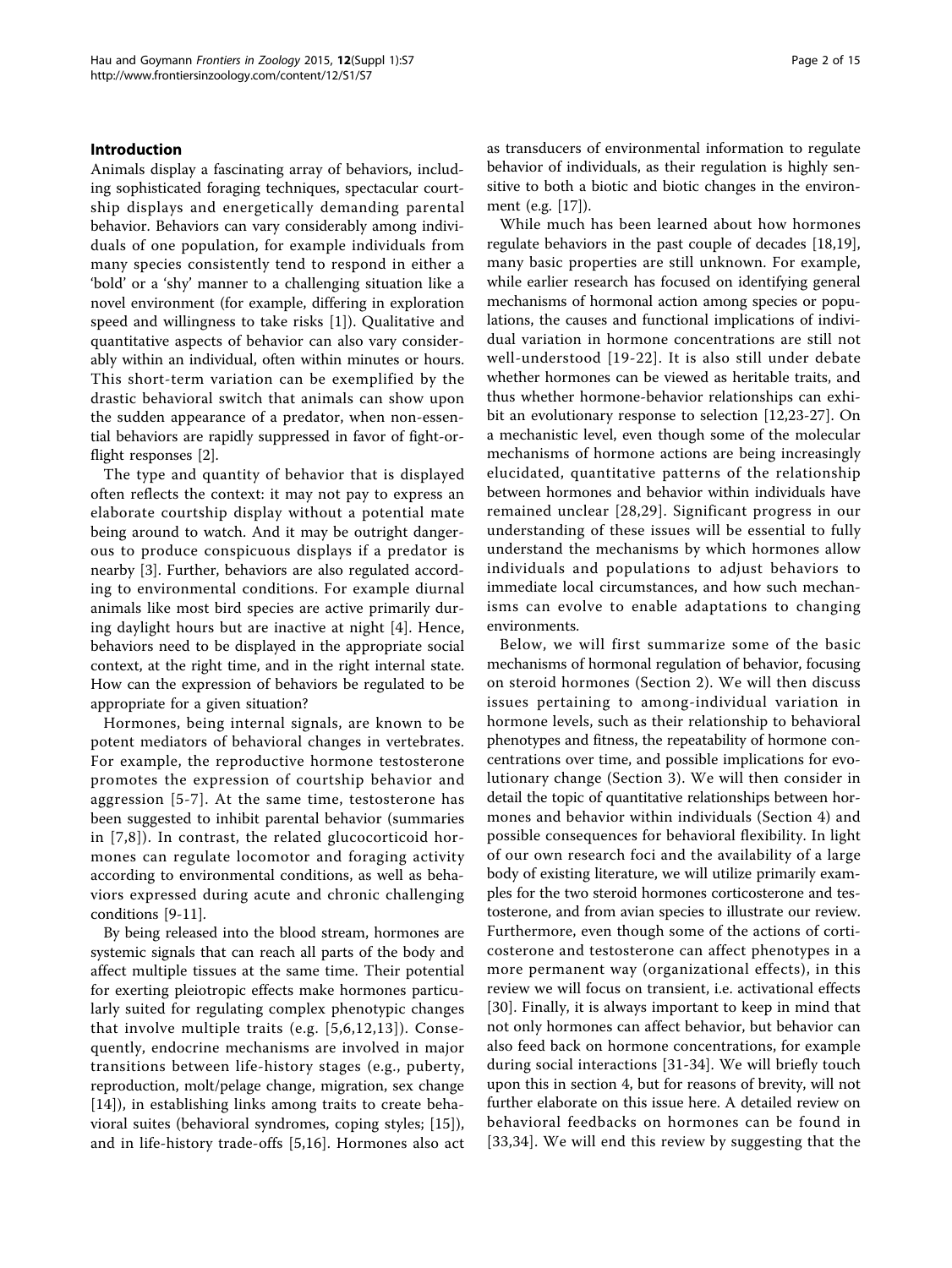inclusion of tools like reaction norms into the field of behavioral endocrinology will be important for making progress in our understanding of hormone-behavior relationships and their evolution.

# Mediation of behavior by corticosterone and testosterone

The two steroid hormones corticosterone and testosterone are primarily synthesized in specific glands, the gonads and adrenals, respectively [[18\]](#page-12-0). However, other tissues can also produce these hormones, most notably the brain [[35\]](#page-12-0). The production of steroid hormones is regulated via both internal and external stimuli (e.g., biological clocks, releasing hormones, photoperiod, social factors) and upon production steroid hormones are released into the blood stream. They are synthesized from cholesterol and a variety of enzymes are involved in their synthesis. Once released into the blood stream; they can freely pass cell membranes and bind to intracellular receptors, form dimers and bind to steroid-response elements on the DNA, thereby exerting transcriptional effects [[18](#page-12-0)]. Some steroid hormones are known to have membrane receptors, which exert their effects through second messenger systems that provide for faster actions (within seconds or minutes) than the activation of intracellular receptors (within 30-60 mins [[36](#page-12-0),[37\]](#page-12-0)). It is important to keep in mind that even though blood-borne signals like hormones can reach all cells in the body, only cells that express specific receptors can respond to that signal, thus ensuring tissue specificity of hormonal actions. The interactions of steroid hormones with their receptor, and hence their effects on traits, can further be modulated by steroid-binding globulins in the plasma [[38,39\]](#page-12-0), and by a broad range of additional molecules that can change the ensuing receptor-mediated processes. Finally, enzymes can convert steroid hormones into other active hormones or into inactive compounds [[18\]](#page-12-0).

Corticosterone is a metabolic hormone in birds, amphibians, reptiles and some mammals [[18\]](#page-12-0). Being a glucocorticoid hormone, it has a prominent role in the regulation of blood glucose levels, interacting with insulin and glucagon to fine-tune processes related to the availability of energy resources versus their storage. At baseline concentrations, corticosterone is responsible for many 'house-keeping' processes such as maintaining energy homeostasis within a certain range, but also for modulating metabolic processes on a diel basis [[40,41](#page-12-0)]. For example, in most day-active animals, circulating corticosterone levels increase in late night or early morning to prepare the organism for daily activities [[42](#page-12-0)-[44\]](#page-12-0). Baseline concentrations of corticosterone are also known to rise during times of increased energy demand like when thermoregulation is increased in cold weather, during demanding parental phases and in times of

elevated locomotor activity [[40,45\]](#page-12-0). Corticosterone has a dual role, also rapidly increasing from baseline concentrations to stress-induced levels after an individual experiences a challenging stimulus [[9,10](#page-11-0),[46](#page-12-0)]. Such stress-induced corticosterone concentrations promote behavioral changes that help cope with but also recover from an acute challenging experience, like increases in locomotor and foraging activity and decreases in nonessential behaviors like sexual activity [[9,](#page-11-0)[47,48](#page-12-0)]. Stressinduced concentrations of corticosterone typically peak within 30-60 minutes after the onset of the acute challenge, but subsequently are downregulated again to baseline concentrations by a process called negative feedback. This downregulation is important for allowing the individual to resume normal activities, and to avoid prolonged exposure to increased corticosterone levels, which can have adverse effects over long timespans [[10\]](#page-11-0).

The sex steroid testosterone is a key hormone with regard to sperm production, sexual behavior, the development of some secondary sexual characters or ornaments, and the expression of agonistic behaviors in a reproductive context (also including other morphological, physiological and behavioral traits; e.g. [[6,7](#page-11-0)[,28](#page-12-0),[49,50\]](#page-12-0)). Testosterone is mainly produced by the Leydig cells of the male testis, but females can also have substantial levels of testosterone that can be of ovarian or adrenal origin. The brain of females and males can also be a source of testosterone or other sex steroids (reviewed by [\[35\]](#page-12-0)). Testosterone can either act directly by binding to the androgen receptor, as a prohormone that is converted to dihydrotestosterone (DHT, which has an even higher affinity to the androgen receptor), or after local conversion to estradiol, which then can bind to an estrogen receptor (e.g., [[18\]](#page-12-0)). Testosterone has gained substantial interest in studies of evolutionary ecology, in particular because of its potential role in mediating trade-offs between reproduction and self-maintenance, or between mating and parental effort (e.g. [\[5,6](#page-11-0)]).

# Among-individual variation in hormone concentrations: relationships to behavioral phenotypes and fitness

When we collect plasma samples from individuals of a population at a particular point in time, we typically encounter conspicuous variation in circulating hormone concentrations (Fig. [1](#page-3-0)) [[20,21](#page-12-0),[51-55\]](#page-12-0). So why does, for example, at the same time of day, in the same habitat and population and with the same sampling procedure, one individual show two-or threefold higher concentrations of a particular hormone than its neighboring conspecific? Is this variation meaningful, i.e. is it related to an individual's behavioral phenotype and fitness, to environmental influences, or does it represent random variation (e.g., sampling error or measurement error or both)? Further, are hormone concentrations (and their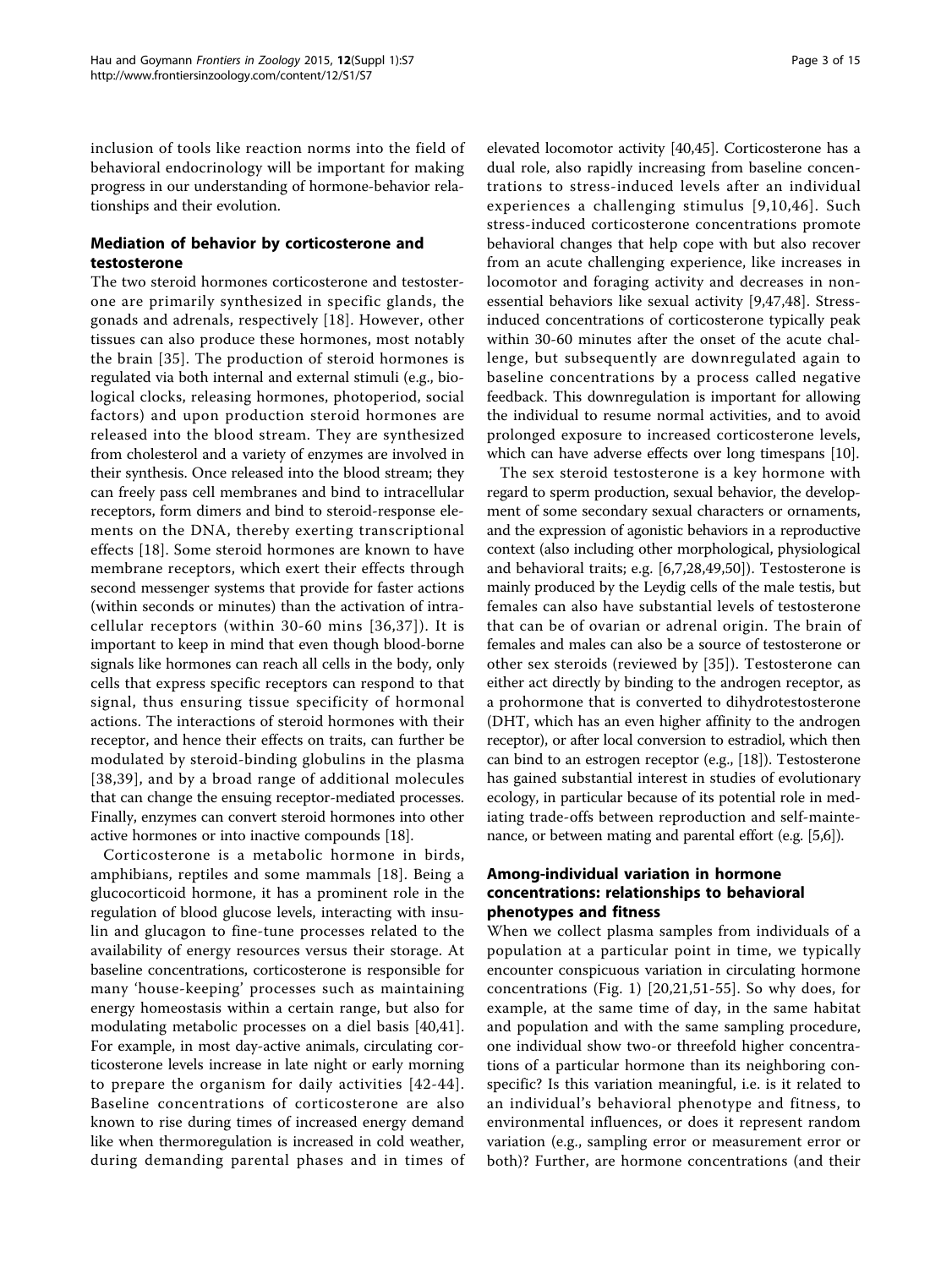effects on behavior) consistent for a given individual, and how heritable are hormonal traits? If variation in hormone concentrations was truly among individuals, was related to fitness, and was consistent for an individual there would be a potential for selection to act on this hormone-behavior-fitness relationship. Such basic questions in evolutionary endocrinology are still hardly understood, but essential for increasing our understanding of whether and how fast evolutionary change may occur in the endocrine mechanisms that enable behavioral adaptation to changes in the environment.

Below we will review some of the findings from our research, which aims at increasing our understanding of microevolutionary processes in hormonal (corticosterone) traits in a wild vertebrate species, the great tit (Parus major) [\[51,53,56-62](#page-12-0)]. While there are several research avenues by which questions in evolutionary endocrinology can be approached [\[12](#page-11-0)[,26,63,64\]](#page-12-0), thus far we have focused on characterizing natural variation in corticosterone concentrations in wild great tit populations, relating variation in hormone concentrations to behavioral phenotypes and fitness of individuals. Further, we will review studies (including our own) on individual consistency (repeatability) of corticosterone concentrations in great tits to discuss the potential for selection to act on individual phenotypic traits. The great tit research will then be evaluated in relation to studies on other species and hormones, to begin to shed light on the question of how hormone-behavior relationships may evolve.

# Does natural variation in hormone levels relate to behavioral phenotypes?

In a first set of studies, we tested whether corticosterone levels of great tits were related to individually consistent behavioral characteristics often referred to as 'personality' (e.g., [[1](#page-11-0)[,65,66](#page-12-0)]). We chose to study the personality trait of exploratory behavior, ranging on a continuum from a slow to a fast exploration speed of novel environments, because in great tits it has been shown to be highly repeatable, substantially heritable and under both natural and sexual selection [[67](#page-12-0)-[73](#page-13-0)]. In great tits, exploration speed is also correlated with the willingness to approach a novel object ('boldness'), as well as with risk-taking, aggression and dominance [[74,75\]](#page-13-0). Furthermore, bi-directional selection lines have been created for fast-bold versus slow-shy individuals [\[76](#page-13-0)]. Since tests to assess personality involve exposure to conditions that are likely intimidating (unfamiliar rooms or objects), we tested the prediction in adult great tits that, as in rodents ([\[15](#page-11-0)], but see [[77](#page-13-0)]) fast-bold individuals should show lower increases in corticosterone concentrations following exposure to a standardized stressor compared to slow-shy individuals. As a standardized stressor, we employed a 'capture-restraint protocol' commonly used in avian field studies, for which a first blood is taken within 3 minutes after capture for baseline corticosterone, the bird is then being held in an opaque cotton bag and re-sampled after 30 minutes to assess stress-induced corticosterone concentrations [[56](#page-12-0)[,78](#page-13-0)].

Confirming our predictions, great tits derived from the fourth generation of a selection line on fast exploratory behavior reached significantly lower stress-induced corticosterone concentrations within 30 minutes of the capture-restraint protocol compared to conspecifics selected for slow exploration speed (Fig. [2\)](#page-4-0) [\[62\]](#page-12-0). There were no differences in concentrations of baseline corticosterone between the two groups. The trend for fast-bold individuals to show a lower glucocorticoid stress response than slow-shy individuals was further supported in a subsequent field study on great tits, which had been tested for their personality in captivity in the same standardized way as the selection line birds but subsequently released back into the wild. When tested for their corticosterone responses to the standardized stressor, wild individuals with a slow-shy personality increased corticosterone concentrations more rapidly within the first three minutes of the capture-restraint protocol, and still maintained higher corticosterone concentrations at 90 minutes (but not at 30 mins) after the onset of the capture-restraint protocol (Fig. [3](#page-4-0) [\[51\]](#page-12-0)). Taking the findings from captivity and the wild together, they support the notion of a faster, stronger and more protracted response of the endocrine stress axis to a standardized stressor in great tits with a slowshy personality and a slower, lower and shorter response in fast-bold individuals.

In combination with earlier evidence [[79](#page-13-0),[80](#page-13-0)], our results suggest that variation among great tit individuals in their corticosterone phenotype is linked with

<span id="page-3-0"></span>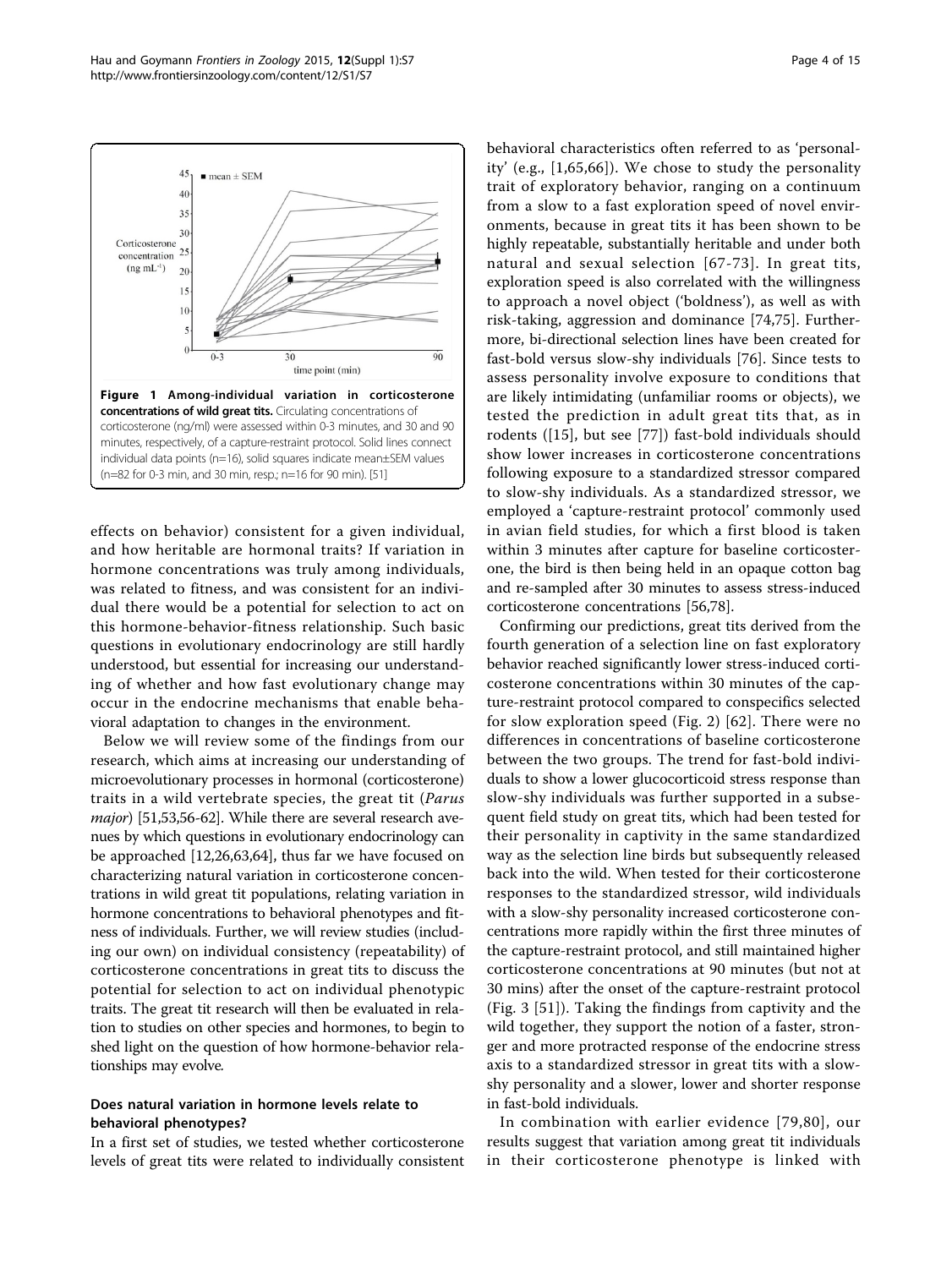repeatable variation in a heritable behavioral phenotype that is fitness-relevant and under selection. These data fit with a general tendency among vertebrate species for proactive/bold individuals to have lower and reactive/ shy individuals to have higher glucocorticoid stress responses ([[15](#page-11-0),[81](#page-13-0)], but see [\[77,82](#page-13-0)]).

Natural variation in corticosterone levels in wild great tits also shows strong covariation with parental care, a behavioral trait that is repeatable in several avian species

> $40$  $3<sup>4</sup>$  $\overline{3}$

 $^{2}$ 

 $\overline{2}$ 

 $15$  $\overline{10}$ 5

Corticosterone

concentrations at 90 min

post-capture  $(ng \text{ mL}^{-1})$ 



(e.g., [[83,84](#page-13-0)]) and closely tied to reproductive success. Parental care, especially the number of trips to the nest to deliver food to the nestlings in great tits is a strong determinant of number of offspring produced during a breeding attempt [[85](#page-13-0)]. Furthermore, in female blue tits (Cyanistes caeruleus) parental care is linked with exploratory and aggressive behavior, thus possibly providing a mechanistic link between personality and reproductive success [[86](#page-13-0)]. In our study, baseline corticosterone concentrations were positively correlated with offspring provisioning rates in adults of both sexes: when individuals were sampled prior to the start of the breeding season their corticosterone concentrations predicted their subsequent parental provisioning rates, and there was also a relationship between baseline corticosterone and nestling care when birds were sampled during the parental phase in May [[53\]](#page-12-0), although in a different direction, see 3b]. Hence, among-individual variation in corticosterone concentrations was also related to a strongly fitness-relevant trait, parental behavior (the reasons for the existence of variation in parental provisioning rates will not be discussed here, but could relate to individual condition, plasticity and trade-offs; e.g., [[84](#page-13-0)]). Why pre-breeding corticosterone concentrations predicted later nestling provisioning rates remains to be determined, but it could be related to individual quality or condition, i.e., the ability to perform demanding work. The relationship between baseline corticosterone and parental care during the breeding season likely is a causal one, as a slight experimental increase in baseline concentrations of corticosterone through slow-release implants during the breeding phase was effective in increasing reproductive investment in both males (increased feeding of their incubating female partner) and females (increased duration of incubation bouts of eggs and of brooding bouts of hatchlings [[57\]](#page-12-0)). During the breeding phase higher levels of corticosterone may function to mobilize energy for parental care; similar relationships have been shown in other species [\[54,59,](#page-12-0)[87\]](#page-13-0).

Does natural variation in hormone levels relate to fitness? Since among-individual variation in corticosterone in great tits was related to fitness-relevant behavioral phenotypes, it was logical to next predict that it will also directly predict fitness. Indeed, in a two-year field study on great tits, we found consistent linear relationships of baseline corticosterone levels and reproductive success, one major determinant of fitness (Fig. [4a,b\)](#page-5-0) [[53\]](#page-12-0). Interestingly, the relationship between baseline corticosterone levels and number of fledglings produced was positive for individuals sampled before the start of egg-laying in March (Fig. [4a\)](#page-5-0). By contrast, this relationship was negative when individuals were sampled in the parental phase of the breeding season (Fig. [4b;](#page-5-0) we statistically

<span id="page-4-0"></span>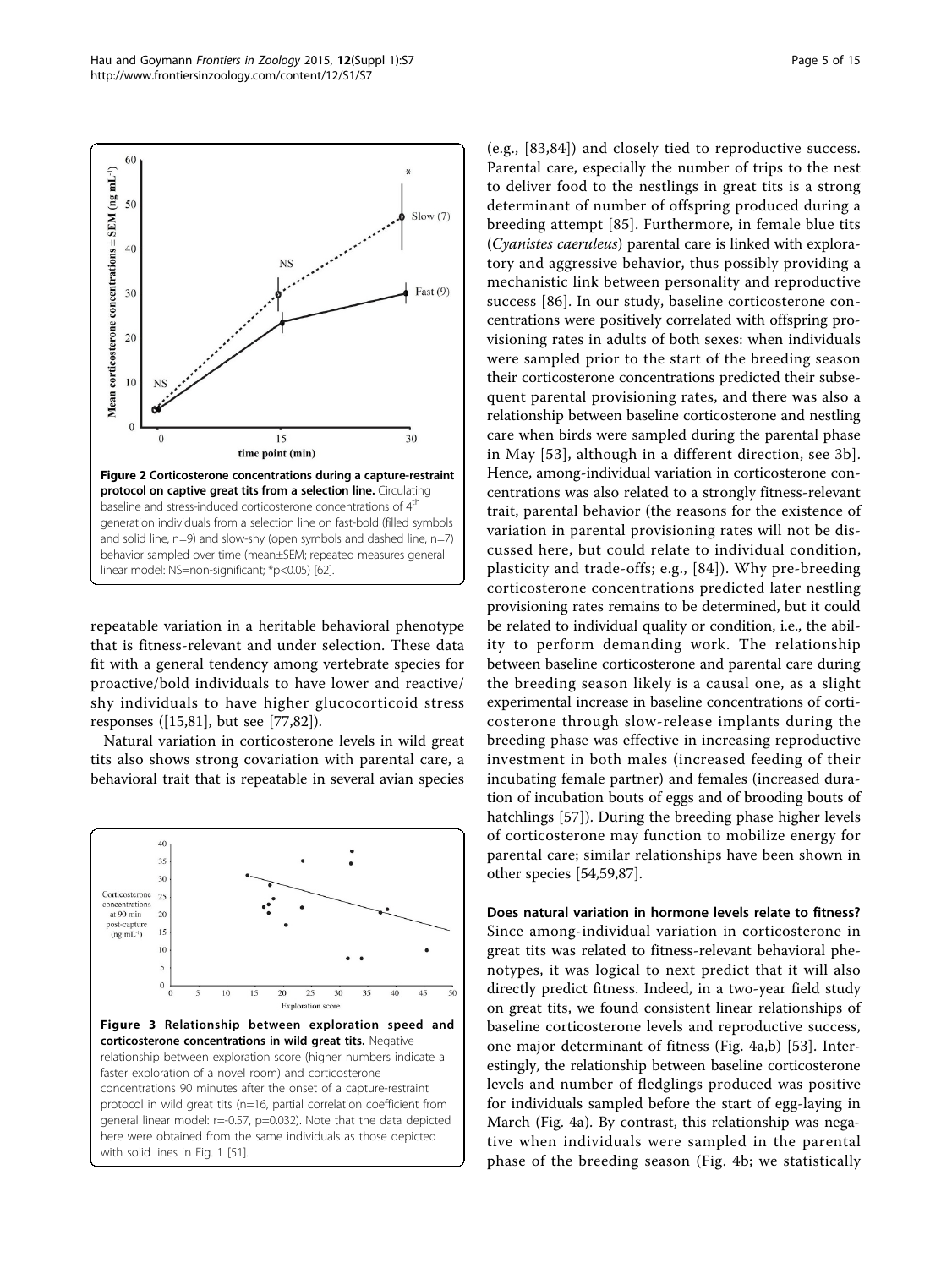<span id="page-5-0"></span>

controlled fledgling number for feeding rate, because it is one of major determinant of fledgling number, but this did not change the direction of the relationship with corticosterone). Thus, even though the relationship in the two seasonal stages was linear, its direction varied and there seemed to be seasonal variation in optimal hormonal phenotypes. Indeed, seasonally plastic individuals seem to fare best: those individuals that had the highest baseline concentrations before the breeding season in March, but when sampled again during the breeding season in May had the lowest levels produced the most offspring [[53](#page-12-0)]. Hence, there is the possibility that certain corticosterone phenotypes of individuals (seasonally plastic in a certain direction) are selected for through fecundity selection.

Seasonal variations in the direction of the relationship between baseline corticosterone and reproductive success have also been observed in other songbird species [[54,56](#page-12-0)]. In great tits, individuals with higher baseline corticosterone concentrations during the pre-breeding season may produce more offspring because they are able to invest more into reproductive processes, or because of increased thermoregulatory demands at this time of year in individuals with higher reproductive investment [[53\]](#page-12-0). During breeding in May, individuals with lower baseline corticosterone concentrations fledged more offspring, possibly either because they were able to maintain lower baseline corticosterone levels despite a high parental effort (due to high quality and/or high-quality nesting habitat), or because they were paired with a mate showing high parental investment thus decreasing their own energetic demands and hormone levels [[53\]](#page-12-0). More research is also needed to elucidate why at similar breeding stages there exists variation among species in the direction of the relationship between baseline corticosterone and reproductive success. In white-crowned sparrows (Zonotrichia leucophrys oriantha), like in great tits, there is a positive relationship between baseline corticosterone levels in the prebreeding season and fecundity [\[88\]](#page-13-0), while in house sparrows (Passer domesticus) the relationship is negative at the same seasonal stage [\[59\]](#page-12-0). It is tempting to speculate, but needs to be formally tested, that differences in the ecology of species, leading to divergent metabolic demands and patterns of reproductive investment explain these results. To this end, more longitudinal studies in wild populations involving the repeated sampling of individuals are urgently needed.

In our studies on great tits, we did not find relationships between variation in stress-induced corticosterone levels, and survival rates of individuals, unlike several previous studies on other species [[88-92\]](#page-13-0). Instead, stress-induced corticosterone concentrations predominantly varied with environmental conditions, i.e., with weather and food abundance in a given season and year [\[53\]](#page-12-0). However, male great tits that reached higher stress-induced corticosterone concentrations during the capture-restraint protocol in the breeding season showed an increased likelihood to abandon their brood in a year with bad environmental conditions, and they abandoned their brood faster than males with lower stress-induced corticosterone levels [\[58](#page-12-0)]. Since great tits from our study population often are singlebrooded, male nest abandonment can have severe fitness consequences, since in many cases females will consequently abandon the brood as well and the young will die. In this study, about half of the parents that had abandoned their first brood did re-nest. Interestingly, when raising their second broods and successfully fledging their offspring, these re-nesting males had lower stress-induced corticosterone concentrations than at the same stage during the first breeding attempt [\[58\]](#page-12-0).

Finally, we discovered another, perhaps more indirect way in which corticosterone traits may be related to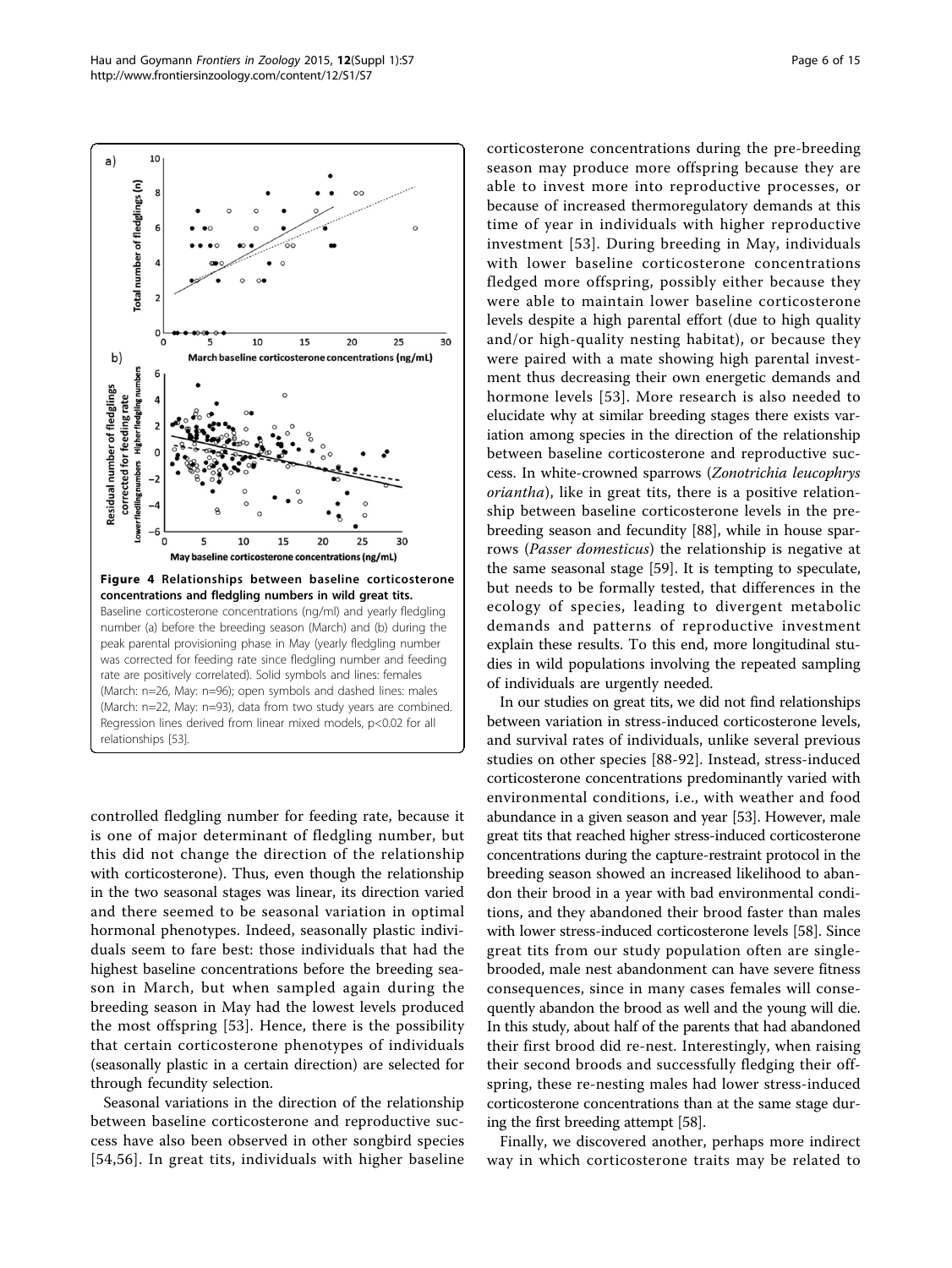reproductive success: partners of a pair in which the similarity in corticosterone concentrations increased from the pre-breeding to the breeding season raised more offspring than pairs that did not become more similar in hormone concentrations [\[60\]](#page-12-0). Furthermore, pairs with more dissimilar baseline corticosterone levels were more likely to divorce after the breeding season and pair up with a new partner in the following year. These findings suggest a role not only for natural selection (see above), but also for sexual selection to shape corticosterone concentrations in wild great tits (for similar findings with testosterone, see [\[93](#page-13-0)]). However, more work is required to establish that selection is indeed acting on the genetic components underlying hormone concentrations and their regulation of behavioral traits versus a common environmental factor affecting both hormone-behavior relationship and fitness (e.g., [[94,95\]](#page-13-0)).

#### Are hormone levels consistent within an individual?

Evolution can only happen if selection acts on the heritable component of a trait (see also above). Hence it is important to determine the heritability of hormonal traits. Directional selection studies in the lab, as well as more recent field studies suggest that circulating corticosterone concentrations in birds have a heritable basis [[96-100\]](#page-13-0). For free-living great tits, the degree of heritability of corticosterone levels has not yet been determined, but as a first step it can be tested whether corticosterone traits are consistent (or repeatable) within an individual. A trait is considered to be repeatable when in multiple (repeated) measures the within-individual variance is significantly smaller than the among-individual variance [[1](#page-11-0)[,101,102](#page-13-0)]. In other words, in repeatable traits there is less variance within an individual that has been sampled multiple times compared to the variance encountered in the population. Significant repeatability is often considered to be a measure for how effective selection may be acting on that trait, as well as an upper limit to heritability (but see [[103\]](#page-13-0)). Indeed, in captive great tits, variation within individuals in corticosterone traits after repeated capture-restraint protocols was smaller than among individuals, suggesting the existence of within-individual consistency [\[104,105](#page-13-0)]. Evidence for a more strictly defined statistical repeatability of baseline or stressinduced corticosterone concentrations in the literature is rather mixed (summarized in [[56\]](#page-12-0), see also [\[88,106,107\]](#page-13-0)), although there is a trend for stress-induced corticosterone concentrations to be more repeatable than baseline levels.

To determine the repeatability of corticosterone concentrations for wild individuals we conducted studies in two European great tit populations (Southern Germany, the Netherlands [\[56,61\]](#page-12-0)). In free-living great tits we only detected significant repeatability  $(r=0.26, p=0.025)$  in baseline corticosterone concentrations when samples were taken within a breeding context, i.e., when birds were sampled just prior to the breeding season in March and again during the actual parental phase in May [[59](#page-12-0)]. This suggests that baseline corticosterone concentrations varied less within than among individuals at these two time points, such as when an individual that had relatively high corticosterone levels in March also had relatively high levels in May (although individuals tended to decrease baseline corticosterone levels from March to May [[53\]](#page-12-0)). As reviewed above, we found that individuals that displayed a specific directionality of seasonal plasticity (high March baseline corticosterone but low May levels) raised the most offspring. However, before being able to integrate the data on plasticity and reproductive success with those on repeatability, more work is required to determine the consistency of seasonal plasticity within individuals, its causation and its relationship with fitness. In contrast to the breeding phase, baseline corticosterone levels did not exhibit even a hint of repeatable variation when we sampled individuals across other seasons, even over relatively short time spans (days or weeks), or comparing samples from the parental phases (May) of two subsequent breeding seasons [[56,61\]](#page-12-0). Stress-induced corticosterone levels were not repeatable either, that is to say within individual variance always exceeded among individual variance(although there was a trend for repeatability in one population, r=0.24, p=0.065 [\[61](#page-12-0)]).

How do we make sense of our data given the evidence from other bird species that corticosterone traits can be repeatable and likely have a heritable component (see above)? One possible explanation is that repeatability estimates may not always accurately reflect the degree of heritability of a trait, especially in highly plastic traits like circulating hormone concentrations [\[103,108](#page-13-0)]. This may especially be the case in wild populations that experience a wide variety of stimuli each day. By their nature, hormones are highly plastic traits, their concentrations changing readily in response to various environmental, social and internal stimuli [\[18](#page-12-0)]. Thus, it may not be too surprising that labile traits such as circulating corticosterone concentrations are not repeatable within free-living great tits. Such lability may be particularly strong for baseline corticosterone concentrations, which fluctuate with local conditions (ambient temperature, social circumstances) as well as with body condition or energy expenditure of an individual [[40,54\]](#page-12-0). In contrast, stress-induced corticosterone concentrations likely indicate the capacity of an individual to hormonally respond to acute challenges and therefore may show a greater within-individual consistency. This interpretation is supported by the aforementioned study under more standardized conditions in captivity [\[105](#page-13-0)], in which great tits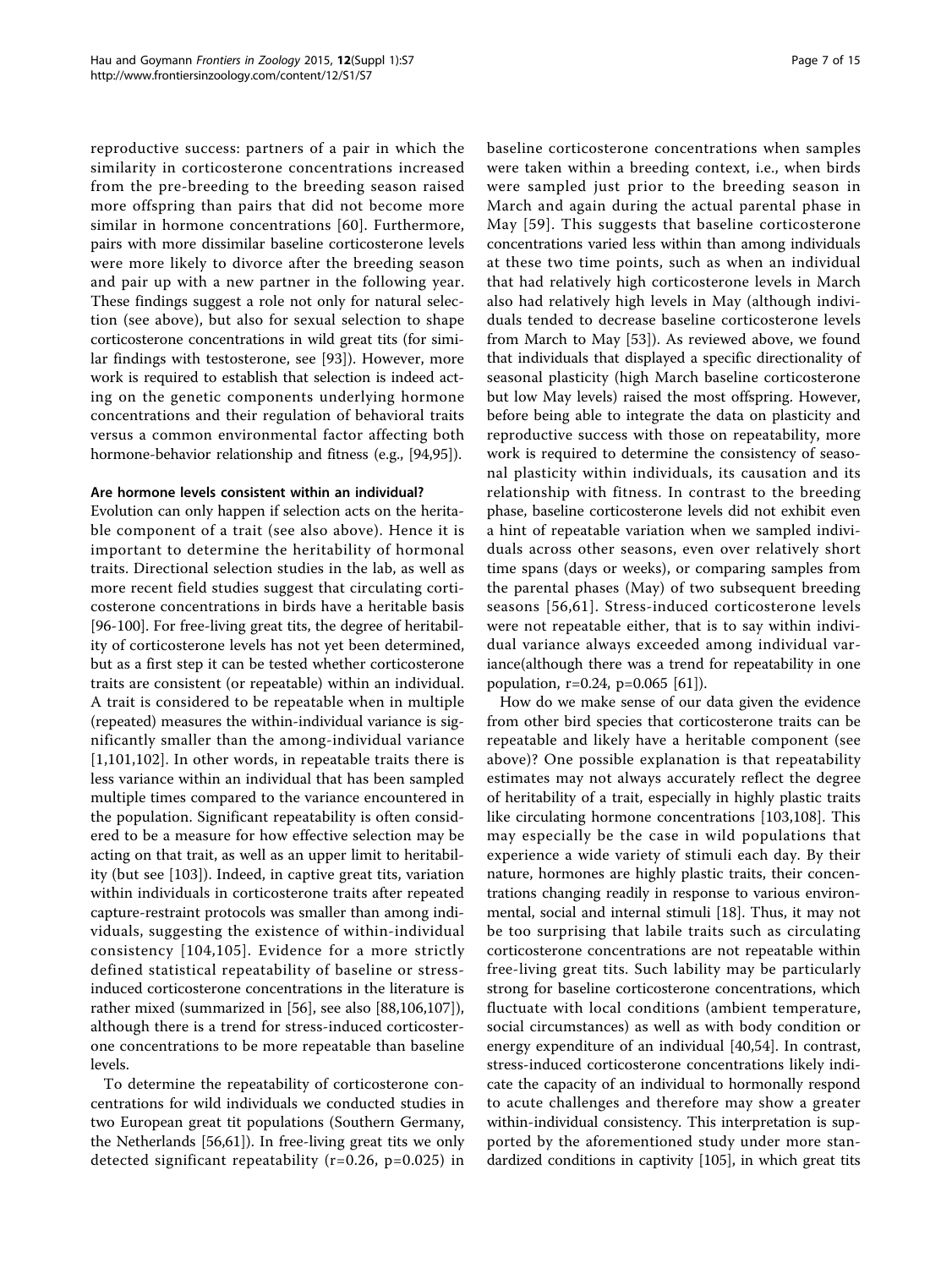did show evidence for repeatability and the trend in the literature for repeatability to be significant for stressinduced corticosterone.

# Studying the evolution of plastic endocrine traits: reaction norm approaches as a way forward

How can we make progress in understanding the evolution of hormonal traits given the issues above, particularly the prevalent plasticity in baseline corticosterone concentrations? One approach that has been valuable in studies of plastic physiological and behavioral traits is to quantify their reaction norms [[20](#page-12-0)[,109-114\]](#page-13-0). A reaction norm describes the phenotypic change in a trait along an environmental gradient (Fig. 5). Reaction norms thus allow the quantification of plastic responses of a trait to certain environmental changes, with the slope of the relationship indicating the degree and the direction of plasticity, and the intercept or elevation of the slope providing information about the overall value of the trait across the environmental gradient (or of the mean trait value if the environmental gradient is centered [[20,26,](#page-12-0)[109\]](#page-13-0)). This approach will allow us to quantify the degree of change in hormone levels of great tits to given environmental, social or internal gradients [[113\]](#page-13-0). Furthermore, repeatedly assessing the same individuals will allow us to determine the repeatability of hormonal reaction norms, for the same environmental gradient as well as across different contexts (see also section 4). Including information on the relatedness of tested individuals into statistical analyses will aid in estimating which aspects of the observed hormonal reaction norms



representing two different phenotypes (e.g., different individuals). Phenotype I shows a greater plasticity (steeper slope) in corticosterone concentrations along a given environmental gradient while phenotype II shows less plasticity (flatter slope). The two phenotypes also differ in elevation of their slopes, and in corticosterone concentrations in an average environment (when the gradient is 0; modified from [\[26\]](#page-12-0), after [[112](#page-13-0)]).

have a heritable component. Establishing hormonal reaction norms for individuals will be challenging, as it will require repeatedly sampling the same individual, ideally using standardized variations in environmental or internal conditions. Experiments in captivity lend themselves more easily to such kinds of study, although field studies would be just as important.

The concept of reaction norms is beginning to be applied to the study of hormone-behavior relationships more generally, and a few examples for individual or population-level corticosterone reaction norms to salient environmental cues already exist [\[20,](#page-12-0)[105,113,115](#page-13-0)-[118](#page-14-0)]. There is strong evidence that reaction norms of physiological traits have a heritable basis and can evolve [[114,](#page-13-0)[119,120\]](#page-14-0). Determining reaction norms for endocrine traits therefore offers one highly promising approach for making progress in our understanding of the causes and functional significance of among-individual variation in hormone concentrations.

So far in this review, we have been focusing on hormones as a trait, assessed among-individual variation and considered evolutionary scenarios. In the following section we will shift perspectives and consider in more detail different types of quantitative relationships by which hormones can mediate behavioral traits. Although this is relevant for a range of behavioral traits that are regulated by different hormones, here we will focus on the role of testosterone in mediating behavior that is expressed during the breeding season.

# Within-individual plasticity: Enigmatic relationships between testosterone and behavior

To improve our understanding of the role of hormones in behavioral flexibility we need to understand the exact ways in which hormones actually influence a trait. Many morphological traits that are regulated by testosterone show a linear relationship between testosterone concentrations (circulating or manipulated) and trait expression (Fig. [6a](#page-8-0); e.g. [[121](#page-14-0)-[124](#page-14-0)]). For example, comb length in male red jungle fowl (Gallus gallus) is linearly related to circulating levels of plasma testosterone [[124\]](#page-14-0). By contrast, it is increasingly becoming apparent that for hormone-behavior relationships such a graded relationship between hormone concentrations and behavioral expression seems to be the exception rather than the rule [[19\]](#page-12-0).

This puzzling observation prompted the idea that a step-function (Fig. [6b\)](#page-8-0) rather than a linear function may more adequately describe the relationship between hormones and behavior. In this scenario, the behavior would be unlikely to be displayed if hormone concentrations remained below a certain threshold, but once a certain threshold was passed, the behavior would have the potential to be fully expressed, irrespective of any further increases in hormone concentrations [[19](#page-12-0),[29](#page-12-0)]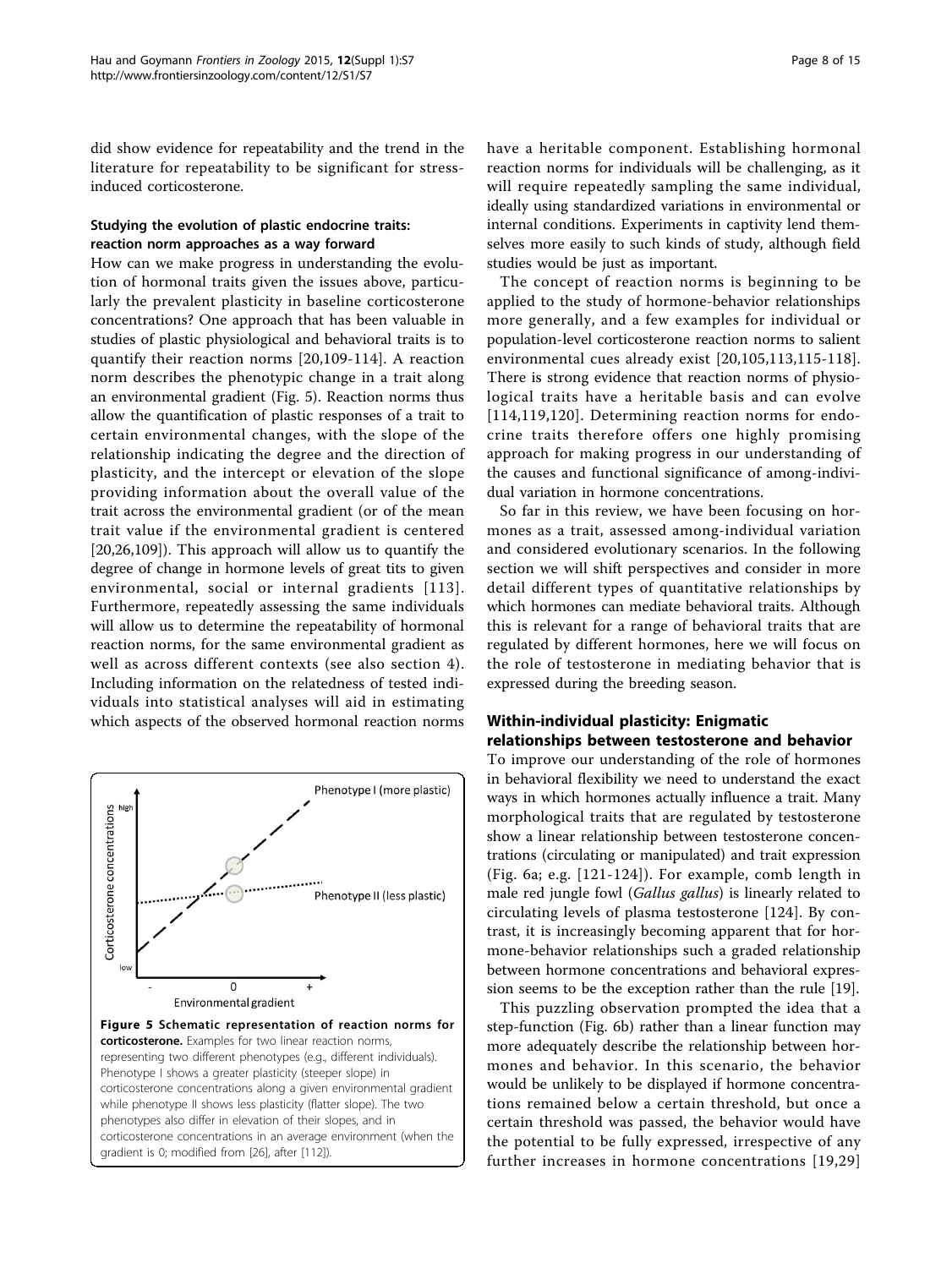<span id="page-8-0"></span>

(Fig. 6b, single step function). Indeed, there is evidence for the existence of such step function relationships. For example, administration of a 2-5mm silastic capsule with exogenous testosterone to castrated male rats restored mating behavior to normal levels while the application of higher doses of testosterone was not more effective [[125\]](#page-14-0). However, if individuals (for example the rats in the previous example) differed in their lower hormonal threshold necessary to elicit the behavior, this would – on a population level – generate the impression of a graded response similar to many morphological traits (Fig. 6b, multiple step function), thus explaining why this view is still prevalent in the literature.

Another possible relationship between the concentration of a hormone and the expression of a trait is an inverted U-function (Fig. 6c), where an elevation of hormone concentrations would first trigger an increase in the trait value, but after reaching a peak, further increases in hormone concentrations would lead to a decline in the trait value. An example for an inverted Ufunction includes the corticosterone-promoted perch hopping activity in white-crowned sparrows (Zonotrichia leucophrys gambelii), where medium amounts of exogenous corticosterone induced an increase in perchhopping, while high amounts suppressed locomotor activity [[37](#page-12-0)]. For completeness, the absence of a relationship between hormone and trait (flat line) is depicted in Fig. 6d.

Recently, Ball and Balthazart [[126](#page-14-0)] questioned the existence of a step function, arguing that there was no  $a$ priori reason for behavior to be activated by hormones in a step-wise function, while other types of traits would show a graded response to hormones. Instead, these authors suggested the existence of a steep graded function (Fig. 6e), with a lower threshold of hormone concentrations, below which no behavior would be expressed, and a higher hormonal threshold, above which further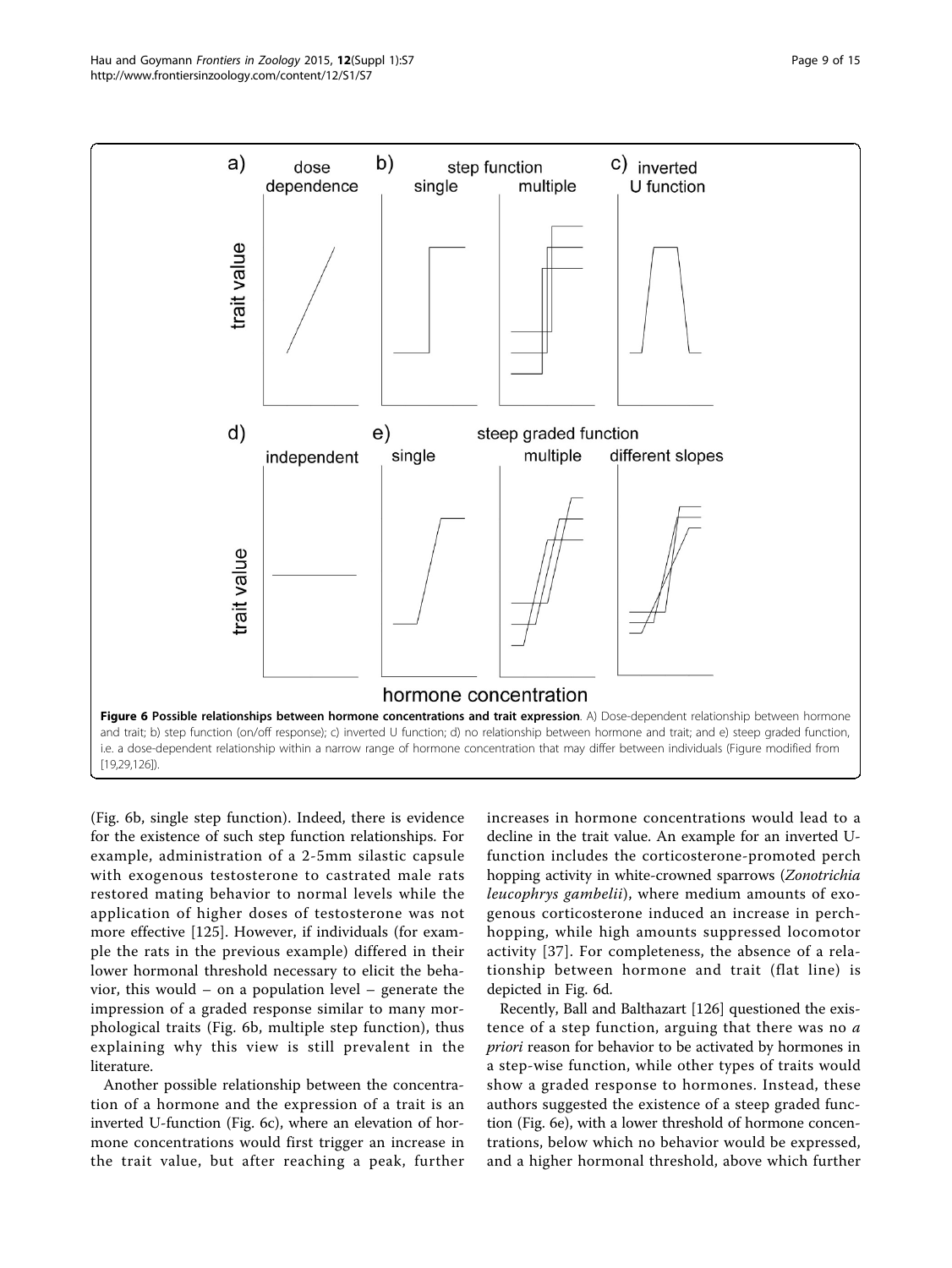increases in the hormone concentration would not elicit further increases in behavior [[126\]](#page-14-0). But in between these two thresholds, the likelihood of behavioral expression would gradually increase in response to rising hormone concentrations (Fig. [6e](#page-8-0)). Evidence for such a steep graded response is provided by experiments in which increasing doses of exogenous testosterone induced a gradual increase in crowing behavior of quail [[127\]](#page-14-0). Interestingly though, in this experiment the number of mounting attempts by male quail appeared to respond in a stepwise function to testosterone administration [[127\]](#page-14-0). A steep graded response model can also be extended to predict behavioral responses to hormones on the population level. If the slopes of the graded responses differed among individuals, behaviors, and/or life-history stages (Fig. [6e](#page-8-0), right), like with the step-wise model on a population level the results may give the impression of a linear relationship between hormone and behavior.

In our view, in contrast to the suggestion by Ball and Balthazart [\[126](#page-14-0)] there may indeed be good a priori reasons for why at least some behaviors may be regulated in a different way by hormones than morphological traits. Many morphological traits, such as wattles or combs, typically are traits that are continuously expressed (for example in a sex-dependent manner), but their degree of expression, such as their size or color, may vary. Hence, for such morphological traits, hormones could be expected to have a quasi-deterministic role in mediating their degree of expression, with a gradual increase in hormone concentrations leading to a gradual increase in trait expression. Behavior is different in that it is usually not expressed on a continuous basis, but only in specific and appropriate contexts (for example reproductive behavior). In this case, hormones would not be expected to deterministically regulate behavioral traits. Rather, their role would be to modulate the likelihood of a behavior to occur should the appropriate context arise. For example, given appropriate levels of circulating testosterone, a male may be more likely to show courtship behavior in the presence of sexually receptive females than when these females are absent or when his testosterone concentrations are low. Thus, hormones may be expected to have probabilistic effects on certain behaviors in facilitating or impeding their expression in specific contexts. Such probabilistic effects could very well be mediated in a simple step-wise manner, although it is also conceivable that a steep graded function could slowly increase the likelihood of the expression of the behavior in a dosedependent manner once a threshold has been passed.

The nature of the relationship between a hormone and a behavioral trait could also differ between species, behaviors and also for different hormones. For example, the hormone testosterone lends itself well for mediating overall changes in reproductive state including in behavior, because it is produced in the testes and released at increased concentrations during the reproductive season. Once testosterone passes a certain threshold, this could result in the individual switching from a non-reproductive to a reproductive state, making reproductive behaviors such as courtship and aggression more likely to occur in the appropriate context [\[50](#page-12-0)]. On the other hand, for other hormones, such as corticosterone (or any other hormone involved in metabolism), gradual increases in its concentrations could be associated with gradual changes in the energetic state or allostatic load of an animal (e.g. [\[41](#page-12-0)]), which may very well lead to gradual changes in behavior, such as the ones observed in great tits feeding their offspring (see section 3). What are the implications of these different scenarios for the role of hormones in the regulation of behavioral phenotypic plasticity?

If a behavioral trait was mediated by a given hormone in a permissive step-wise manner (Fig. [6b](#page-8-0)), the role of this hormone for regulating behavioral flexibility within individuals would be limited. Instead, the hormone would primarily serve as an on/off-switch that either increases or decreases the likelihood of a behavior to occur in the appropriate context. The hormone would rather mediate a state, for example a reproductive versus a non-reproductive condition. In this case, plasticity might primarily be observed among individuals that differ in hormone thresholds, or within individuals when being in different life-history stages, ages, body conditions, etc. Thus, hormonal variation may be associated with behavioral plasticity only on a population level due to among-individual variation or within individuals only when they are sampled at different stages.

Hormones would have a much stronger role in mediating behavioral flexibility if they were associated with a behavior in a steep graded function relationship [[126](#page-14-0)] (Fig. [6e\)](#page-8-0). Behavioral flexibility would then mainly be mediated at hormone concentrations between the lower and the higher thresholds; within this range changes in hormone levels would directly translate to changes in the degree of behavioral expression. On a population level, individuals could differ both in their lower and higher thresholds, but also in the slope of the graded response in-between (Fig. [6e\)](#page-8-0).

While such conceptual considerations regarding the nature of the relationship between hormones and behavior are important as outlined above, unfortunately the different models are often hard to distinguish in empirical studies. This issue is particularly relevant for population-level studies, where individuals are sampled only once. For example, recently Bonier et al. [\[54](#page-12-0)] conducted a comparative study to test whether concentrations of baseline glucocorticoids could be used to determine the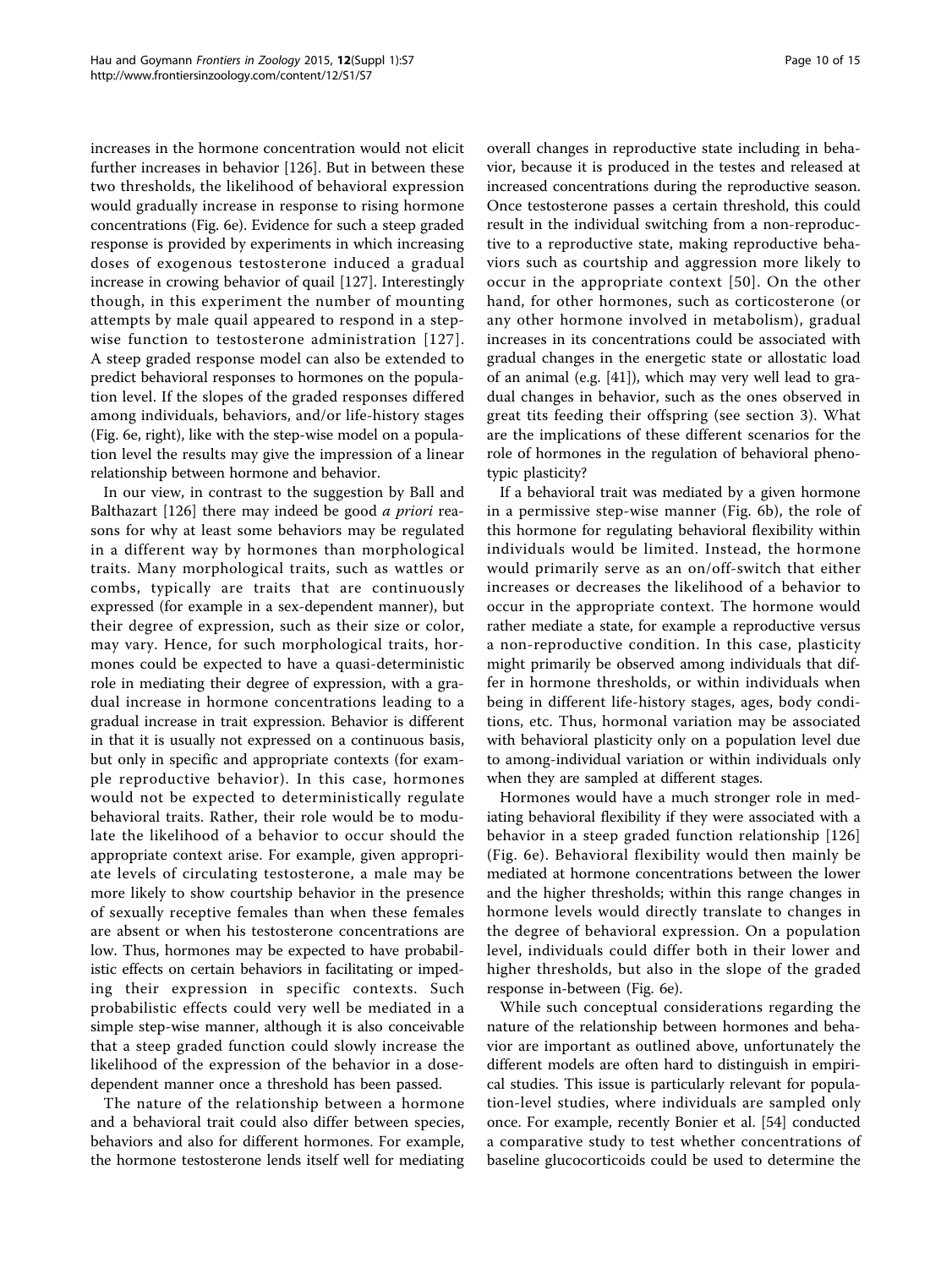severity of environmental challenges that individuals or populations experience, and whether higher concentrations of baseline corticosterone (indicating more challenging conditions) would relate to decreased Darwinian fitness (the 'Cort-Fitness' hypothesis). The data base Bonier et al. [[54\]](#page-12-0) analyzed was heterogeneous, including both observational and manipulative studies, and only about 50% of the published studies supported the prediction that glucocorticoid concentrations negatively relate to Darwinian fitness. In response to this finding, Dingemanse et al. [[128](#page-14-0)] pointed out that the lack of support for the Cort-Fitness hypothesis may (at least partly) stem from individual differences in hormonal reaction norms, which reiterates the issues about the quantitative relationships between hormones and behavior discussed above [[29,](#page-12-0)[126\]](#page-14-0) (Fig. [6](#page-8-0)). Thus, there is an emerging consensus in the field of behavioral endocrinology that estimates of individual reaction norms would help to disentangle questions related to how hormones regulate behavior, how behavior feeds-back on hormones, and how these processes relate to fitness. But how to practically address these questions – in particular in field studies – still represents a major challenge (see also [[20\]](#page-12-0)). Most field studies on birds (and probably most other vertebrates) suffer from the difficulty to repeatedly sample the same individual ([[129\]](#page-14-0), see also section 3). This limits the possibility to measure withinindividual changes in testosterone, corticosterone or any other hormone that is associated with a change in environmental parameters, behavior, or other traits (but see [[20\]](#page-12-0) and [\[130\]](#page-14-0) for promising approaches and results).

Identifying the quantitative relationship between concentrations of a particular hormone and its influence on the expression of a specific behavioral trait will help to elucidate phenotypic plasticity in a certain species. But even if that relationship was known for a given species, generalizing those findings to other species may prove difficult. It is becoming increasingly apparent that the degree to which certain types of behavior are under the influence of a hormone can vary quite drastically among species. Evidence that the hormonal control of behavior may be evolutionary quite flexible comes from studies of different species, which – upon superficial glance – appear to be ecologically quite similar. For example, if we compare the relationship between testosterone and territorial aggression among males of the four species black redstart (Phoenicurus ochruros), European robin (Erithacus rubecula), European stonechat (Saxicola torquatus), and western song sparrow (Melospiza melodia morphna), there seem to be substantial differences. All of these small, temperate zone songbird species are socially monogamous, establish territories both in the breeding and non-breeding seasons and show biparental care. Table [1](#page-11-0) highlights some life-history characteristics as well as known relationships between testosterone and territorial aggression for each species (see also Table [1](#page-11-0) for references). In sedentary western song sparrows, many components of male territorial aggression are promoted by testosterone, and experimentally blocking androgenic pathways is effective in reducing territorial aggression in both the breeding and non-breeding seasons. The song sparrow is also the only of the four species in which testosterone increases during malemale agonistic interactions in the breeding season, that is territorial behavior has a positive feed-back on hormone concentrations. In contrast to song sparrows, in migratory robins and in both migratory and nonmigratory populations of stonechats some components of male territorial aggression are decreased by pharmacologically blocking androgenic pathways during the breeding season, but not if the same experimental manipulation is conducted outside of the breeding context. In migratory black redstarts, blocking androgenic pathways does not affect territorial aggression at all, neither during nor outside a breeding context. In the latter species, blocking androgen actions only affects structural parameters of male song that may be relevant for female choice (for references see Table [1\)](#page-11-0), but not any type of aggressive territorial behavior. In stonechats, European robins and black redstarts, the display of territorial aggression also does not increase testosterone concentrations, i.e. a feedback of behavior on hormones is absent. The functional reasons for such inter-specific differences in the hormonal control of territorial behavior as well as the differences in the hormonal responsiveness to behavior are so far unexplained. Possibly, these differences in the involvement of testosterone in the modulation of territorial behavior (and vice versa) reflect evolutionary tinkering, i.e. there may be many ways in which evolutionary processes may link physiological mediators with behavioral outcomes. As a consequence, divergent mechanisms may have evolved for the hormonal regulation of similar types of behaviors such as territoriality, in particular if these behavioral traits have evolved independently in separate lineages.

# Conclusions

Animals live in environments that can fluctuate in a abiotic and biotic conditions over both short- and longerterm periods. Hormonally-mediated behavioral variation among and behavioral flexibility within individuals is important for adjusting behaviors to variation in environmental and social conditions. Since the rate of change in environmental conditions has increased in speed over past decades, necessitating appropriate changes in hormonally-mediated behaviors, the question of whether individuals and populations can adjust behaviors fast enough, either plastically or through evolutionary change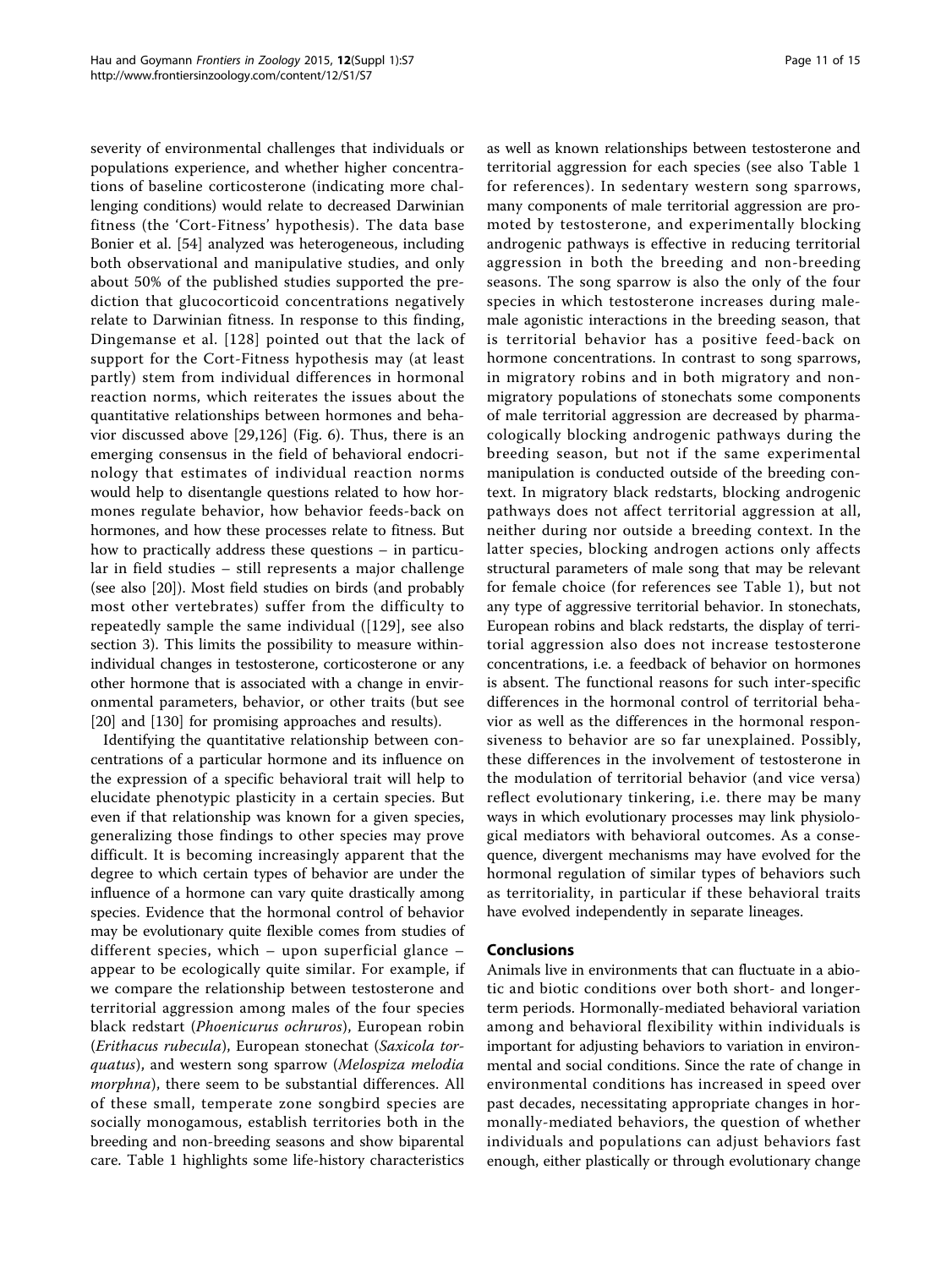<span id="page-11-0"></span>Table 1. Life history parameters of 4 songbird species that may have independently evolved similar life-histories, but different control mechanisms for similar behavior (T= testosterone, breed= breeding, non-breed= non-breeding,  $R_{male}$ male= androgen responsiveness to male-male interactions).

|                                  | black redstart  | European robin    | European stonechat | western song sparrow |
|----------------------------------|-----------------|-------------------|--------------------|----------------------|
| migration                        | yes             | yes               | yes/no             | no                   |
| territoriality                   | breed/non-breed | breed/non-breed   | breed/non-breed    | breed/non-breed      |
| occurrence of song               | breed/non-breed | breed/(non-breed) | breed/(non-breed)  | breed/non-breed      |
| egg-laying period                | 3-4 months      | 3-4 months        | 3-4 months         | 3-4 months           |
| R <sub>male-male</sub>           | no              | no                | $no*$              | yes                  |
| breeding aggression T-dependent  | no              | yes               | yes                | yes**                |
| non-breed aggression T-dependent | $no***$         | no                | no                 | yes                  |
| linearity between behavior and T | no              | no                | $no*$              |                      |

[[55,](#page-12-0)[134-154.](#page-14-0)]\* Apfelbeck, Villavicencio, Flinks and Goymann, unpublished data;\*\* as indicated by testosterone implants;\*\*\*Goymann, Apfelbeck, Occasio and Windley, unpublished data.

in the underlying hormonal mechanisms, has become an urgent issue to address [[131](#page-14-0)-[133\]](#page-14-0). For example, for wild populations it is presently unclear whether individual plasticity can cope with environmental variation that has already or in the near future will exceed the range of conditions under which this plasticity has evolved, whether the presumed costs of plasticity may outweigh the benefits under altered environmental conditions, and whether the proximate processes that form the basis of plasticity can evolve rapidly enough to keep pace with changing environments [[131-133](#page-14-0)]. Research on the relationships between hormones and behavior both among and within individuals will provide important contributions towards solving these questions.

# Authors Contribution

MH and WG equally contributed in conceiving and writing the paper. Both authors read and approved the final manuscript.

#### Competing interests

The authors declare that they have no competing interests.

#### Acknowledgments

We thank Fritz Trillmich and Nobert Sachser for inviting us to participate in the workshop on "New perspectives in behavioural development: adaptive shaping of behaviour over a lifetime?" in Bielefeld in 2014. Valuable suggestions for improving previous of the manuscript were provided by Jenny Ouyang, Alex Baugh, Lucia Mentesana, Stefania Casagrande, Robert deBruijn and two anonymous reviewers. The work of M.H. and that of her students and postdocs was supported by the Max Planck Society, Princeton University, the Alexander von Humboldt Foundation, Sigma Xi, the US National Science Foundation. W.G. and his students were supported by the Max Planck Society and Becas Chile.

#### **Declarations**

Publication costs for this article were funded by the German Research Foundation (FOR 1232) and the Open Access Publication Fund of Bielefeld and Muenster University.

#### Authors' details <sup>1</sup>

<sup>1</sup>Max Planck Institute for Ornithology, Eberhard-Gwinner-Str., D-82319 Seewiesen, Germany. <sup>2</sup>University of Konstanz, Department of Biology, Universitätsstraße 10, D-78464 Konstanz, Germany.

#### Published: 24 August 2015

#### References

- 1. Reale D, Reader SM, Sol D, McDougall PT, Dingemanse NJ: Integrating animal temperament within ecology and evolution. Biol Rev Camb Philos Soc 2007, 82(2):291-318.
- 2. Wingfield JC, Maney DL, Breuner CW, Jacobs JD, Lynn S, Ramenofsky M, Richardson RD: Ecological bases of hormone-behavior interactions: The "Emergency Life History Stage". Amer Zool 1998, 38:191-206.
- 3. Ryan MJ, Rand AS: Mate recognition in tungara frogs: A review of some studies of brain, behavior, and evolution. Current Zoology 2003, 49(6):713-726.
- 4. Dunlap JC, Loros JJ, DeCoursey PJ: Chronobiology: Biological Timkeeping. Sunderland, MA: Sinauer; 2004.
- 5. Ketterson ED, Nolan Vj: Hormones and life histories: an integrative approach. Am Nat 1992, 140 Suppl 1:S33-S62.
- 6. Hau M: Regulation of male traits by testosterone: implications for the evolution of vertebrate life histories. Bioessays 2007, 29(2):133-144.
- 7. Wingfield JC, Moore IT, Goymann W, Wacker DW, Sperry TS: Contexts and ethology of vertebrate aggression: implications for the evolution of hormone-behavior interactions. In Biology of aggression. Oxford: Oxford University Press; Edited by Nelson RJ. 2006:179-210.
- 8. Demas GE, Cooper MA, Albers HE, Soma KK: Novel mechanisms underlying neuroendocrine regulation of aggression: A synthesis of rodent, avian and primate studies. In Behavioral Neurochemistry and Neuroendocrinology. Volume 21.. 3rd edition edition. Berlin: Springer Verlag; Edited by Blaustein JD. 2007:337-372, [A L (Series Editor) Handbook of Neurochemistry and Molecular Neurobiology].
- 9. Romero LM: Physiological stress in ecology: lessons from biomedical research. Trends in Ecology & Evolution 2004, 19(5):249-255.
- 10. Sapolsky RM, Romero LM, Munck AU: How do glucocorticoids influence stress responses? Integrating permissive, suppressive, stimulatory, and preparative actions. Endocr Rev 2000, 21(1):55-89.
- 11. Wingfield JC: Control of behavioural strategies for capricious environments. Animal Behaviour 2003, 66(5):807-816.
- 12. Zera AJ, Harshman LG, Williams TD: Evolutionary Endocrinology: The Developing Synthesis between Endocrinology and Evolutionary Genetics. Annual Review of Ecology, Evolution, and Systematics 2007, 38:793-817.
- 13. Flatt T, Tu MP, Tatar M: Hormonal pleiotropy and the juvenile hormone regulation of Drosophila development and life history. Bioessays 2005, 27(10):999-1010.
- 14. Wingfield JC: Organization of vertebrate annual cycles: implications for control mechanisms. Proc Biol Sci 2008, 363(1490):425-441.
- 15. Koolhaas JM, Korte SM, De Boer SF, Van Der Vegt BJ, Van Reenen CG, Hopster H, et al: Coping styles in animals: current status in behavior and stress-physiology. Neurosci Biobehav Rev 1999, 23(7):925-935.
- 16. Zera AJ, Harshman LG: The physiology of life history trade-offs in animals. Annual Review of Ecology and Systematics 2001, 32:95-126.
- 17. Wingfield JC: Comparative endocrinology, environment and global change. Gen Comp Endocrinol 2008, 157(3):207-216.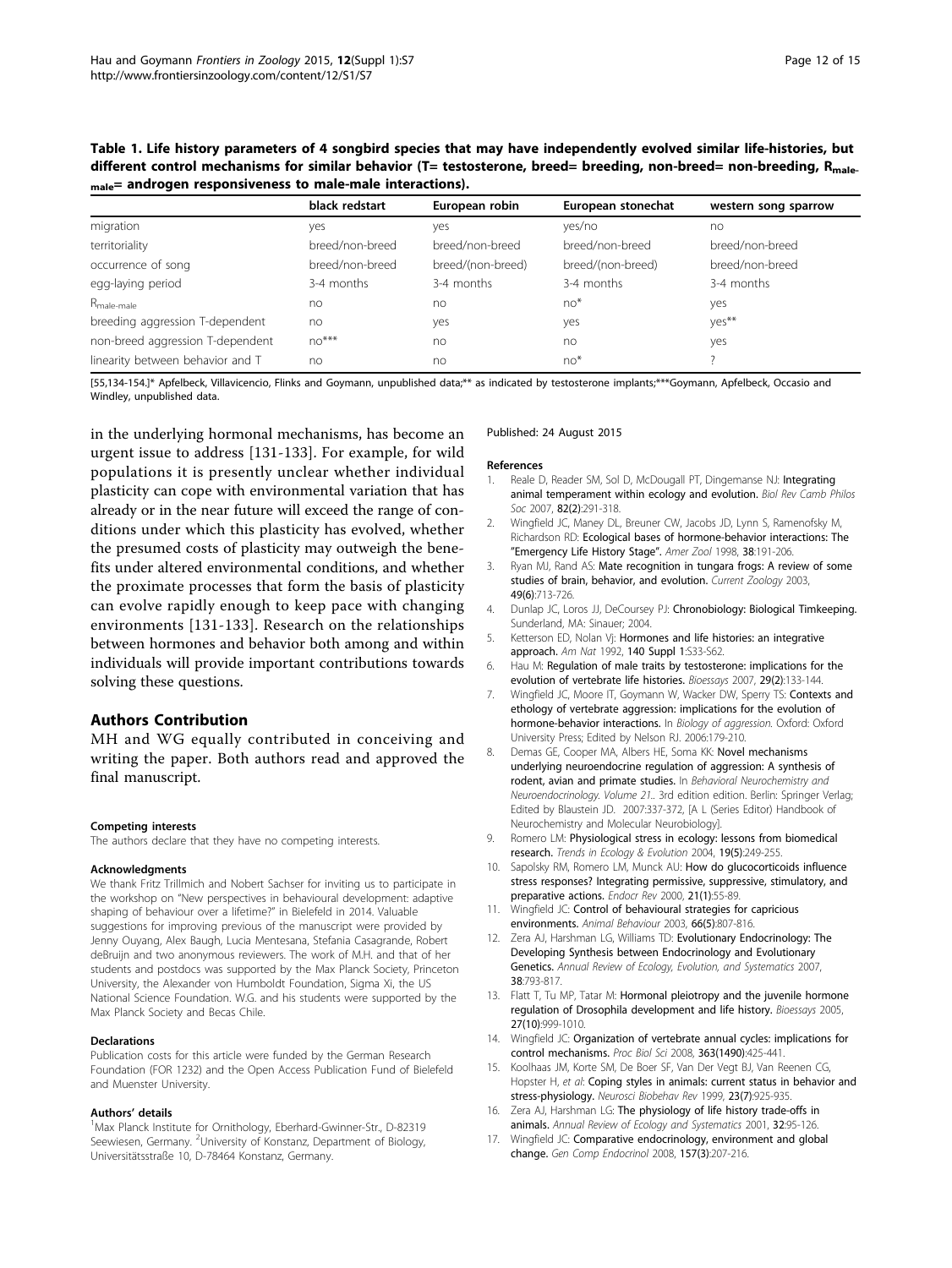- <span id="page-12-0"></span>18. Nelson RJ: An introduction to behavioral endocrinology, 4rd edn edition. Sunderland, MA: Sinauer Ass., Inc.; 2011.
- 19. Adkins-Regan E: Hormones and animal social behavior Princeton: Princeton University Press; 2005.
- 20. Williams TD: Individual variation in endocrine systems: moving beyond the 'tyranny of the Golden Mean' . Philos Trans R Soc Lond B Biol Sci 2008, 363(1497):1687-1698.
- 21. Kempenaers B, Peters A, Foerster K: Sources of individual variation in plasma testosterone levels. Philos Trans R Soc Lond B Biol Sci 2008, 363(1497):1711-1723.
- 22. Lessells CM: Neuroendocrine control of life histories: what do we need to know to understand the evolution of phenotypic plasticity? Philos Trans R Soc Lond B Biol Sci 2008, 363(1497):1589-1598.
- 23. McGlothlin JW, Ketterson ED: Hormone-mediated suites as adaptations and evolutionary constraints. Philos Trans R Soc Lond B Biol Sci 2008, 363(1497):1611-1620.
- 24. Adkins-Regan E: Do hormonal control systems produce evolutionary inertia? Philos Trans R Soc Lond B Biol Sci 2008, 363(1497):1599-1609.
- 25. Crews D: Evolution of neuroendocrine mechanisms that regulate sexual behavior. Trends Endocrinol Metab 2005, 16(8):354-361.
- 26. Hau M, Wingfield JC: Hormonally-regulated trade-offs: evolutionary variability and phenotypic plasticity in testosterone signaling pathways. In Molecular mechanisms of life history evolution. Oxford: Oxford University Press; Edited by Flatt THA 2011:349-361.
- 27. Heideman PD, Pittman JT: Microevolution of neuroendocrine mechanisms regulating reproductive timing in Peromyscus leucopus. Integr Comp Biol 2009, 49(5):550-562.
- 28. Fusani L: Testosterone control of male courtship in birds. Horm Behav 2008, 54(2):227-233.
- 29. Hews DK, Moore MC: Hormones and sex-specific traits: Critical questions 1997.
- 30. Phoenix CH, Goy RW, Gerall AA, Young WC: Organizing Action of Prenatally Administered Testosterone Propionate on the Tissues Mediating Mating Behavior in the Female Guinea Pig. Endocrinology 1959, 65:369-382.
- 31. Oliveira RF, Hirschenhauser K, Carneiro LA, Canario AVM: Social modulation of androgen levels in male teleost fish. Comp Biochem Physiol B Biochem Mol Biol 2002, 132(1):203-215.
- 32. Safran RJ, Adelman JS, McGraw KJ, Hau M: Sexual signal exaggeration affects physiological state in male barn swallows. Current Biology 2008, 18(11):R461-R462.
- 33. Goymann W, Landys MM, Wingfield JC: Distinguishing seasonal androgen responses from male-male androgen responsiveness–Revisiting the Challenge Hypothesis. Horm Behav 2007, 51(4):463-476.
- 34. Goymann W: Social modulation of androgens in male birds. General and Comparative Endocrinology 2009, 163(1-2):149-157.
- 35. Schlinger BA, London SE: Neurosteroids and the songbird model system. J Exp Zool A Comp Exp Biol 2006, 305(9):743-748.
- 36. Orchinik M, Murray TF, Moore FL: A Corticosteroid Receptor in Neuronal Membranes. Science 1991, 252(5014):1848-1851.
- 37. Breuner CW, Greenberg AL, Wingfield JC: Noninvasive Corticosterone Treatment Rapidly Increases Activity in Gambel's White-Crowned Sparrows (Zonotrichia leucophrys gambelii). Gen Comp Endocrinol 1998, 111(3):386-394.
- 38. Breuner CW, Delehanty B, Boonstra R: Evaluating stress in natural populations of vertebrates: total CORT is not good enough. Functional Ecology 2013, 27(1):24-36.
- 39. Schoech SJ, Romero LM, Moore IT, Bonier F: Constraints, concerns and considerations about the necessity of estimating free glucocorticoid concentrations for field endocrine studies. Functional Ecology 2013, 27(5):1100-1106.
- 40. Landys MM, Ramenofsky M, Wingfield JC: Actions of glucocorticoids at a seasonal baseline as compared to stress-related levels in the regulation of periodic life processes. Gen Comp Endocrinol 2006, 148(2):132-149.
- 41. McEwen BS, Wingfield JC: The concept of allostasis in biology and biomedicine. Horm Behav 2003, 43(1):2-15.
- 42. Romero LM, Remage-Healy L: Daily and seasonal variation in response to stress in captive starlings (Sturnus vulgaris): Corticosterone. Gen Comp Endocrinoly 2000, 119(1):52-59.
- 43. Breuner CW, Wingfield JC, Romero LM: Diel rhythms of basal and stressinduced corticosterone in a wild, seasonal vertebrate, Gambel's whitecrowned sparrow. J Exp Zool 1999, 284(3):334-342.
- 44. Krieger DT, Hauser H: Comparison of synchronization of circadian corticosteroid rhythms by photoperiod and food. Proc Natl Acad Sci U S A 1978, 75(3):1577-1581.
- 45. Romero LM: Seasonal changes in plasma glucocorticoid concentrations in free-living vertebrates. Gen Comp Endocrinol 2002, 128(1):1-24.
- 46. Wingfield JC: Ecological processes and the ecology of stress: the impacts of abiotic environmental factors. Functional Ecology 2013, 27(1):37-44.
- 47. Wingfield JC, Sapolsky RM: Reproduction and Resistance to Stress: When and How. J Neuroendocrinol 2003, 15(8):711-724.
- 48. Breuner CW, Hahn TP: Integrating stress physiology, environmental change, and behavior in free-living sparrows. Horm Behav 2003, 43(1):115-123.
- 49. Oliveira RF: Social modulation of androgens in vertebrates: Mechanisms and function. Advances in the Study of Behavior 2004, 34:165-239.
- 50. Wingfield JC, Hegner RE, Dufty AM, Ball GF: The "challenge-hypothesis": theoretical implications for patterns of testosterone secretion, mating systems, and breeding strategies. American Naturalist 1990, 136(6):829-846.
- 51. Baugh AT, van Oers K, Naguib M, Hau M: Initial reactivity and magnitude of the acute stress response associated with personality in wild great tits (Parus major). Gen Comp Endocrinol 2013, 189:96-104.
- 52. McGlothlin JW, Jawor JM, Ketterson ED: Natural variation in a testosterone-mediated trade-off between mating effort and parental effort. Am Nat 2007, 170(6):864-875.
- 53. Ouvang JO, Sharp P, Ouetting M, Hau M: Endocrine phenotype, reproductive success and survival in the great tit Parus major. J Evol Biol 2013, 26(9):1988-1998.
- 54. Bonier F, Martin PR, Moore IT, Wingfield JC: Do baseline glucocorticoids predict fitness? Trends in Ecology & Evolution 2009, 24(11):634-642.
- 55. Apfelbeck B, Mortega K, Kiefer S, Kipper S, Vellema M, Villavicencio CP, Gahr M, Goymann W: Associated and disassociated patterns in hormones, song, behavior and brain receptor expression between lifecycle stages in male black redstarts Phoenicurus ochruros. Gen Comp Endocrinol 2013, 184:93-102.
- 56. Ouyang JQ, Hau M, Bonier F: Within seasons and among years: When are corticosterone levels repeatable? Horm Behav 2011, 60(5):559-564.
- 57. Ouyang JQ, Muturi M, Quetting M, Hau M: Small increases in corticosterone before the breeding season increase parental investment but not fitness in a wild passerine bird. Horm Behav 2013, 63(5):776-781.
- 58. Ouyang JQ, Quetting M, Hau M: Corticosterone and brood abandonment in a passerine bird. Animal Behaviour 2012, 84(1):261-268.
- 59. Ouyang JQ, Sharp PJ, Dawson A, Quetting M, Hau M: Hormone levels predict individual differences in reproductive success in a passerine bird. Proc Biol Sci 2011, 278(1717):2537-2545.
- 60. Ouyang JQ, van Oers K, Quetting M, Hau M: Becoming more like your mate: hormonal similarity reduces divorce rates in a wild songbird. Animal Behaviour 2014, 98:87-93.
- 61. Baugh AT, Oers Kv, Dingemanse NJ, Hau M: Baseline and stress-induced glucocorticoid concentrations are not repeatable but covary within individual great tits (Parus major). Gen Comp Endocrinol 2014, 208:154-163.
- 62. Baugh AT, Schaper SV, Hau M, Cockrem JF, de Goede P, van Oers K: Corticosterone responses differ between lines of great tits (Parus major) selected for divergent personalities. Gen Comp Endocrinol 2012, 175(3):488-494.
- 63. Ketterson ED, Nolan V jr, Casto JM, Buerkle CA, Clotfelter ED, Grindstaff JL, Jones KJ, Lipar JL, McNabb FMA, Neudorf DL, et al: Testosterone, phenotype and fitness: a research program in evolutionary behavioral endocrinology. In Avian Endocrinology. New Delhi, India: Narosa Publishing House; Edited by Dawson A, Chaturvedi CM. 2002:19-40.
- 64. Heideman PD: Top-down approaches to the study of natural variation in complex physiological pathways using the white-footed mouse (Peromyscus leucopus) as a model. ILAR J 2004, 45(1):4-13.
- 65. Bell AM: Future directions in behavioural syndromes research. Proc Biol Sci 2007, 274(1611):755-761.
- 66. Stamps J, Groothuis TGG: The development of animal personality: relevance, concepts and perspectives. Biol Rev Camb Philos Soc 2010, 85(2):301-325.
- 67. Dingemanse NJ, Both C, Drent PJ, Tinbergen JM: Fitness consequences of avian personalities in a fluctuating environment. Proc Biol Sci 2004, 271(1541):847-852.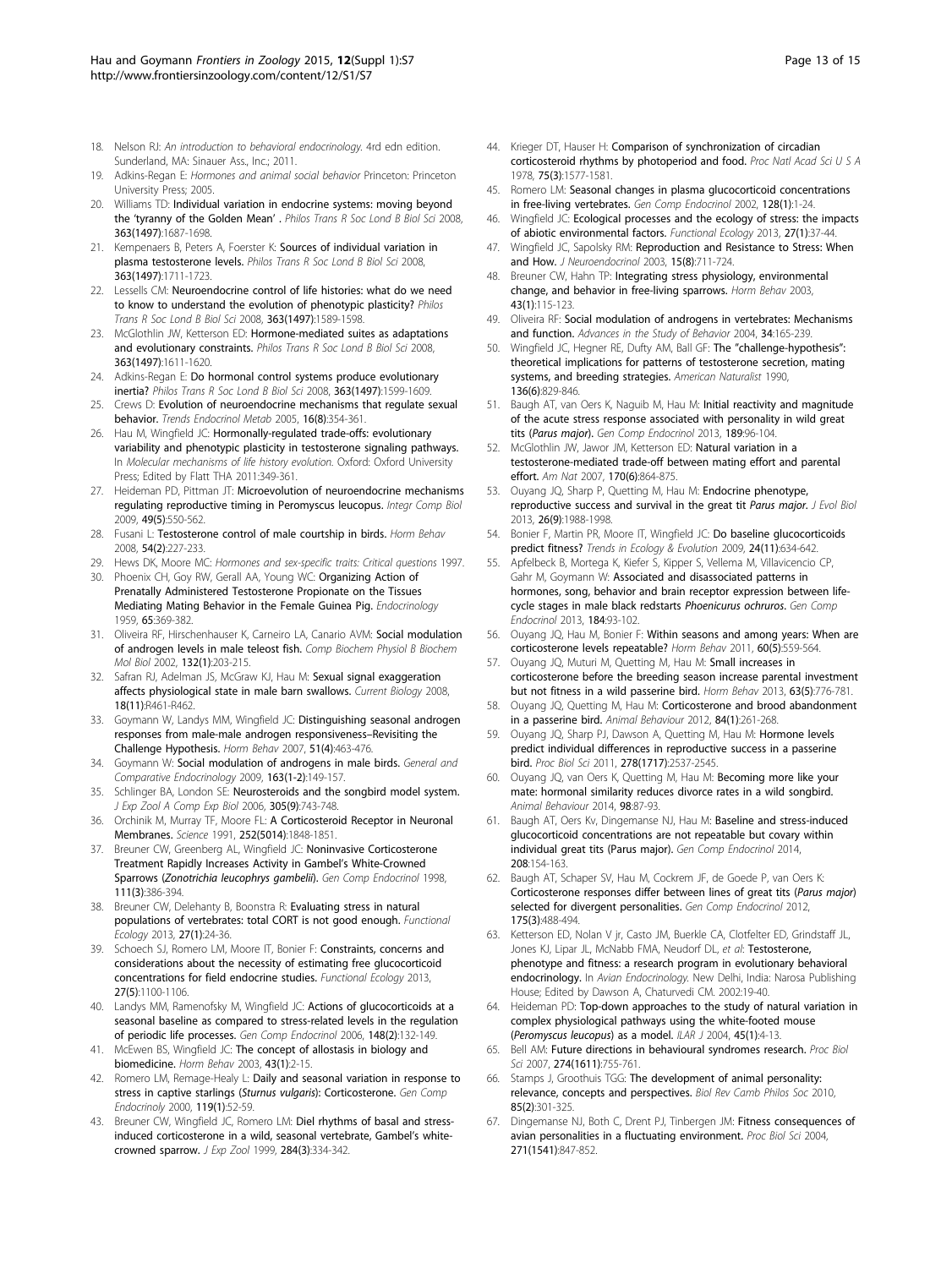- <span id="page-13-0"></span>68. Nicolaus M, Tinbergen JM, Bouwman KM, Michler SPM, Ubels R, Both C, Kempenaers B, Dingemanse NJ: Experimental evidence for adaptive personalities in a wild passerine bird. Proc Biol Sci 2012, 279(1749):4885-4892.
- 69. Van Oers K, Drent PJ, Dingemanse NJ, Kempenaers B: Personality is associated with extrapair paternity in great tits Parus major. Animal Behaviour 2008, 76(3):555-563.
- 70. Dochtermann NA, Schwab T, Sih A: The contribution of additive genetic variation to personality variation: heritability of personality 2015.
- 71. van Oers K, Drent PJ, de Jong G, van Noordwijk AJ: Additive and nonadditive genetic variation in avian personality traits. Heredity (Edinb) 2004, 93(5):496-503.
- 72. van Oers K, de Jong G, Drent PJ, van Noordwijk AJ: A genetic analysis of avian personality traits: Correlated, response to artificial selection. Behav Genet 2004, 34(6):611-619.
- 73. Dingemanse NJ, Both C, Drent PJ, Van Oers K, Van Noordwijk AJ: Repeatability and heritability of exploratory behaviour in great tits from the wild. Animal Behaviour 2002, 64(6):929-938.
- 74. van Oers K, Drent PJ, de Goede P, van Noordwijk AJ: Realized heritability and repeatability of risk-taking behaviour in relation to avian personalities. Proc Biol Sci 2004, 271():65-73.
- 75. Verbeek MEM, Boon A, Drent PJ: Exploration, Aggressive Behaviour and Dominance in Pair-Wise Confrontations of Juvenile Male Great Tits. Behaviour 1996, 133(11):945-963.
- 76. Drent PJ, van Oers K, van Noordwijk AJ: Realized heritability of personalities in the great tit (Parus major). Proc Biol Sci 2003, 270(1510):45-51.
- 77. Koolhaas JM, de Boer SF, Coppens CM, Buwalda B: Neuroendocrinology of coping styles: Towards understanding the biology of individual variation. Front Neuroendocrinol 2010, 31(3):307-321.
- 78. Wingfield JC, Vleck CM, Moore MC: Seasonal changes of the adrenocortical response to stress in birds of the Sonoran desert.  $J \, Exp$ Zool 1992, 264(4):419-428.
- 79. Carere C, Groothuis TGG, Mostl E, Daan S, Koolhaas JM: Fecal corticosteroids in a territorial bird selected for different personalities: daily rhythm and the response to social stress. Horm Behav 2003, 43(5):540-548.
- 80. Stöwe M, Rosivall B, Drent PJ, Möstl E: Selection for fast and slow exploration affects baseline and stress-induced corticosterone excretion in Great tit nestlings, Parus major. Horm Behav 2010, 58(5):864-871.
- 81. Cockrem JF: Stress, corticosterone responses and avian personalities. J Ornithol 2007, 148(Suppl 2):S169-S178.
- 82. Thomson JS, Watts PC, Pottinger TG, Sneddon LU: Physiological and genetic correlates of boldness: Characterising the mechanisms of behavioural variation in rainbow trout Oncorhynchus mykiss. Horm Behav 2011, 59(1):67-74.
- 83. Nakagawa S, Gillespie DO, Hatchwell BJ, Burke T: Predictable males and unpredictable females: sex difference in repeatability of parental care in a wild bird population. J Evol Biol 2007, 20(5):1674-1681.
- 84. Westneat DF, Hatch MI, Wetzel DP, Ensminger AL: Individual Variation in Parental Care Reaction Norms: Integration of Personality and Plasticity. Am Nat 2011, 178(5):652-667.
- 85. Sanz JJ, Tinbergen JM: Energy expenditure, nestling age, and brood size: an experimental study of parental behavior in the great tit Parus major. Behav Ecol 1999, 10(5):598-606.
- 86. Mutzel A, Dingemanse NJ, Araya-Ajoy YG, Kempenaers B: Parental provisioning behaviour plays a key role in linking personality with reproductive success. Proc Biol Sci 2013, 280(1764):20131019.
- 87. Comendant T, Sinervo B, Svensson EI, Wingfield J: Social competition, corticosterone and survival in female lizard morphs. J Evol Biol 2003, 16(5):948-955.
- 88. Patterson SH, Hahn TP, Cornelius JM, Breuner CW: Natural selection and glucocorticoid physiology. J Evol Biol 2014, 27(2):259-274.
- 89. Brown C, Gardner C, Braithwaite VA: Differential stress responses in fish from areas of high- and low-predation pressure. J Comp Physiol B 2005, 175(5):305-312.
- 90. Blas J, Bortolotti GR, Tella JL, Baos R, Marchant TA: Stress response during development predicts fitness in a wild, long lived vertebrate. Proc Natl Acad Sci U S A 2007, 104(21):8880-8884.
- 91. Angelier F, Holberton RL, Marra PP: Does stress response predict return rate in a migratory bird species? A study of American redstarts and their non-breeding habitat. Proc Biol Sci 2009, 276(1672):3545-3551.
- 92. MacDougall-Shackleton SA, Dindia L, Newman AEM, Potvin DA, Stewart KA, MacDougall-Shackleton EA: Stress, song and survival in sparrows. Biol Lett 2009, 5(6):746-748.
- 93. Hirschenhauser K, Mostl E, Kotrschal K: Within-pair testosterone covariation and reproductive output in Greylag Geese Anser anser. Ibis 1999, 141(4):577-586.
- 94. Price T, Kirkpatrick M, Arnold SJ: Directional selection and the evolution of breeding date in birds. Science 1988, 240(4853):798-799.
- Kruuk LEB, Merilä J, Sheldon BC: When environmental variation shortcircuits natural selection. Trends in Ecology & Evolution 2003, 18(5):207-209.
- 96. Satterlee DG, Johnson WA: Selection of Japanese Quail for Contrasting Blood Corticosterone Response to Immobilization. Poul Sci 1988, 67(1):25-32.
- 97. Evans MR, Roberts ML, Buchanan KL, Goldsmith AR: Heritability of corticosterone response and changes in life history traits during selection in the zebra finch. J Evol Biol 2006, 19(2):343-352.
- 98. Wada H, Salvante KG, Stables C, Wagner E, Williams TD, Breuner CW: Adrenocortical responses in zebra finches (Taeniopygia guttata): Individual variation, repeatability, and relationship to phenotypic quality. Horm Behav 2008, 53(3):472-480.
- 99. Almasi B, Jenni L, Jenni-Eiermann S, Roulin A: Regulation of stress response is heritable and functionally linked to melanin-based coloration. J Evol Biol 2010, 23(5):987-996.
- 100. Jenkins BR, Vitousek MN, Hubbard JK, Safran RJ: An experimental analysis of the heritability of variation in glucocorticoid concentrations in a wild avian population. Proc Biol Sci 2014, 281(1790):20141302.
- 101. Bell AM, Hankison SJ, Laskowski KL: The repeatability of behaviour: a meta-analysis. Animal Behaviour 2009, 77(4):771-783.
- 102. Nakagawa S, Schielzeth H: Repeatability for Gaussian and non-Gaussian data: a practical guide for biologists. Biol Rev Camb Philos Soc 2010, 85(4):935-956.
- 103. Dohm MR: Repeatability Estimates Do Not Always Set an Upper Limit to Heritability. Functional Ecology 2002, 16(2):273-280.
- 104. Cockrem JF, Silverin B: Variation within and between birds in corticosterone responses of great tits (Parus major). Gen Comp Endocrinol 2002, 125(2):197-206.
- 105. Cockrem JF: Corticosterone responses and personality in birds: Individual variation and the ability to cope with environmental changes due to climate change. Gen Comp Endrocrinol 2013, 190:156-163.
- 106. Vitousek MN, Jenkins BR, Safran RJ: Stress and success: Individual differences in the glucocorticoid stress response predict behavior and reproductive success under high predation risk. Horm Behav 2014, 66(5):812-819.
- 107. Small T, Schoech S: Sex differences in the long-term repeatability of the acute stress response in long-lived, free-living Florida scrub-jays (Aphelocoma coerulescens). J Comp Physiol B 2015, 185(1):119-133.
- 108. Dochtermann NA, Dingemanse NJ: Behavioral syndromes as evolutionary constraints. Behavioral Ecology 2013, 24(4):806-811.
- 109. Nussey DH, Wilson AJ, Brommer JE: The evolutionary ecology of individual phenotypic plasticity in wild populations. J Evol Biol 2007, 20(3):831-844.
- 110. Kingsolver JG, Izem R, Ragland G: Plasticity of size and growth in fluctuating thermal environments: comparing reaction norms and performance curves. Integr Comp Biol 2004, 44(6):450-460.
- 111. Brommer JE, Rattiste K, Wilson AJ: Exploring plasticity in the wild: laying date-temperature reaction norms in the common gull Larus canus. Proc Biol Sci 2008, 275(1635):687-693.
- 112. Pigliucci M: Evolution of phenotypic plasticity: where are we going now? Trends in Ecology & Evolution 2005, 20(9):481-486.
- 113. Lema SC, Kitano J: Hormones and phenotypic plasticity: Implications for the evolution of integrated adaptive phenotypes. Current Zoology 2013, 59(4):506-525.
- 114. Visser ME, Schaper SV, Holleman LJM, Dawson A, Sharp P, Gienapp P, Caro SP: Genetic variation in cue sensitivity involved in avian timing of reproduction. Functional Ecology 2011, 25(4):868-877.
- 115. Lendvai ÁZ, Ouyang JQ, Schoenle LA, Fasanello V, Haussmann MF, Bonier F, Moore IT: Experimental Food Restriction Reveals Individual Differences in Corticosterone Reaction Norms with No Oxidative Costs. PLoS One 2014, 9(11):e110564.
- 116. Narayan EJ, Hero JM, Cockrem JF: Inverse urinary corticosterone and testosterone metabolite responses to different durations of restraint in